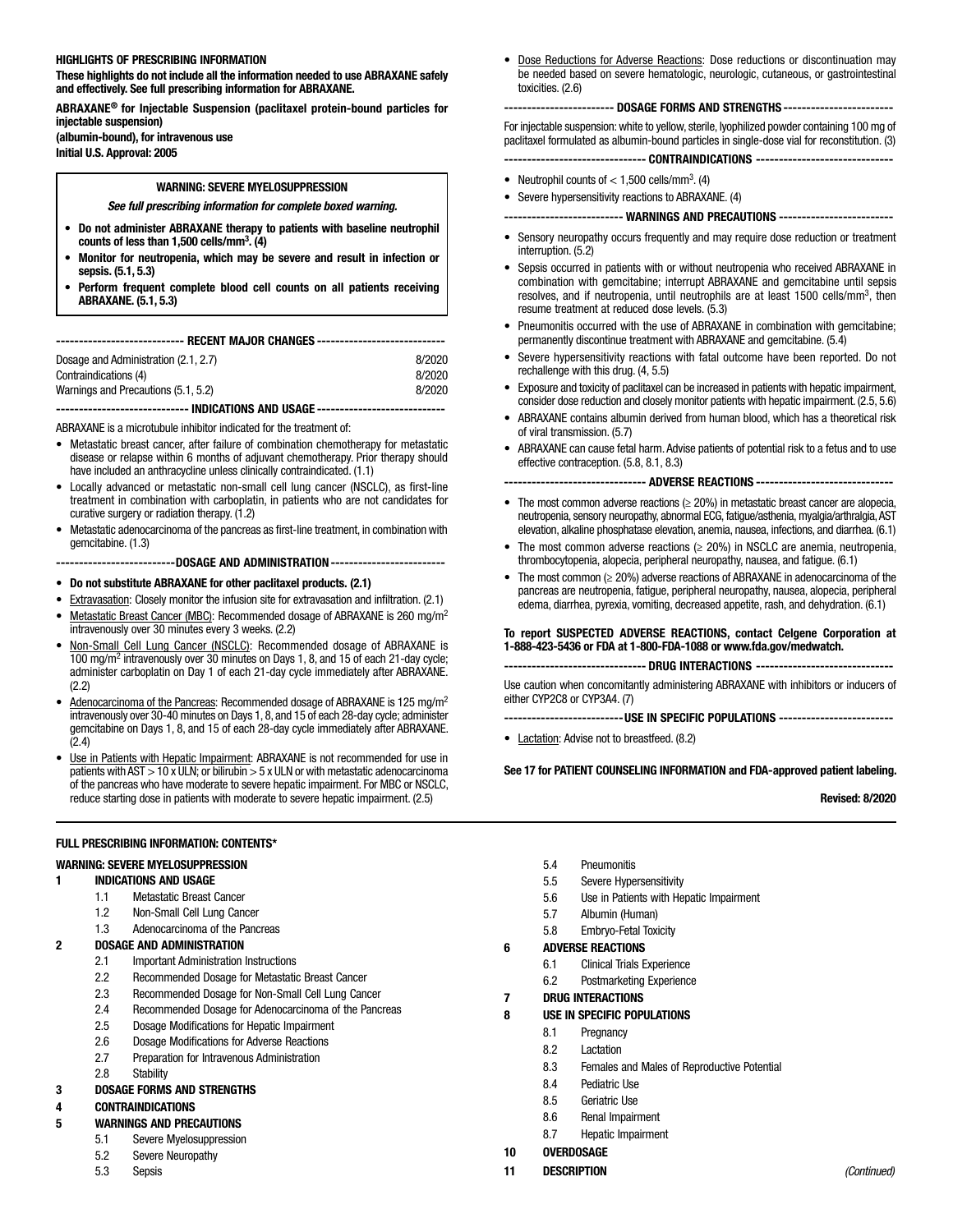## FULL PRESCRIBING INFORMATION: CONTENTS\* *(Continued)*

### 12 CLINICAL PHARMACOLOGY

- 12.1 Mechanism of Action
- 12.3 Pharmacokinetics

## 13 NONCLINICAL TOXICOLOGY

13.1 Carcinogenesis, Mutagenesis, Impairment of Fertility

## 14 CLINICAL STUDIES

- 14.1 Metastatic Breast Cancer
- 14.2 Non-Small Cell Lung Cancer
- 14.3 Adenocarcinoma of the Pancreas

## FULL PRESCRIBING INFORMATION

ABRAXANE® for Injectable Suspension (paclitaxel protein-bound particles for injectable suspension) (albumin-bound)

## WARNING: SEVERE MYELOSUPPRESSION

- Do not administer ABRAXANE therapy to patients with baseline neutrophil counts of less than 1,500 cells/mm3 *[see Contraindications (4)]*.
- Monitor for neutropenia, which may be severe and result in infection or sepsis *[see Warnings and Precautions (5.1, 5.3)]*.
- Perform frequent complete blood cell counts on all patients receiving ABRAXANE *[see Warnings and Precautions (5.1, 5.3)]*.

### 1 INDICATIONS AND USAGE

### 1.1 Metastatic Breast Cancer

ABRAXANE is indicated for the treatment of breast cancer after failure of combination chemotherapy for metastatic disease or relapse within 6 months of adjuvant chemotherapy. Prior therapy should have included an anthracycline unless clinically contraindicated.

## 1.2 Non-Small Cell Lung Cancer

ABRAXANE is indicated for the first-line treatment of locally advanced or metastatic nonsmall cell lung cancer, in combination with carboplatin, in patients who are not candidates for curative surgery or radiation therapy.

#### 1.3 Adenocarcinoma of the Pancreas

ABRAXANE is indicated for the first-line treatment of patients with metastatic adenocarcinoma of the pancreas, in combination with gemcitabine.

## 2 DOSAGE AND ADMINISTRATION

### 2.1 Important Administration Instructions

DO NOT SUBSTITUTE FOR OR WITH OTHER PACLITAXEL FORMULATIONS. ABRAXANE has different dosage and administration instructions from other paclitaxel products.

- 15 REFERENCES
- 16 HOW SUPPLIED/STORAGE AND HANDLING
- 17 PATIENT COUNSELING INFORMATION

\*Sections or subsections omitted from the full prescribing information are not listed.

Closely monitor the infusion site for extravasation or drug infiltration during administration. Limiting the infusion of ABRAXANE to 30 minutes may reduce the risk of infusion-related reactions *[see Adverse Reactions (6.2)]*.

Consider premedication in patients who have had prior hypersensitivity reactions to ABRAXANE. Do not re-challenge patients who experience a severe hypersensitivity reaction to ABRAXANE *[see Contraindications (4) and Warnings and Precautions (5.5)]*.

## 2.2 Recommended Dosage for Metastatic Breast Cancer

After failure of combination chemotherapy for metastatic breast cancer or relapse within 6 months of adjuvant chemotherapy, the recommended regimen for ABRAXANE is 260 mg/m<sup>2</sup> administered intravenously over 30 minutes every 3 weeks.

### 2.3 Recommended Dosage for Non-Small Cell Lung Cancer

The recommended dose of ABRAXANE is 100 mg/m<sup>2</sup> administered as an intravenous infusion over 30 minutes on Days 1, 8, and 15 of each 21-day cycle. Administer carboplatin on Day 1 of each 21-day cycle immediately after ABRAXANE *[see Clinical Studies (14.2)]*.

## 2.4 Recommended Dosage for Adenocarcinoma of the Pancreas

The recommended dose of ABRAXANE is 125 mg/m<sup>2</sup> administered as an intravenous infusion over 30-40 minutes on Days 1, 8, and 15 of each 28-day cycle. Administer gemcitabine immediately after ABRAXANE on Days 1, 8, and 15 of each 28-day cycle *[see Clinical Studies (14.3)]*.

### 2.5 Dosage Modifications for Hepatic Impairment

For patients with moderate or severe hepatic impairment, reduce the starting dose of ABRAXANE as shown in Table 1.

#### Table 1: Recommendations for Starting Dose in Patients with Moderate and Severe Hepatic Impairment

|          | <b>AST Levels</b> |     | <b>Bilirubin</b>          | <b>ABRAXANE Dose<sup>a</sup></b> |                          |                                         |  |
|----------|-------------------|-----|---------------------------|----------------------------------|--------------------------|-----------------------------------------|--|
|          |                   |     | <b>Levels</b>             | MBC                              | <b>NSCLC<sup>c</sup></b> | Adenocarcinoma of Pancreas <sup>c</sup> |  |
| Moderate | < 10 x ULN        | and | $> 1.5$ to $\leq 3$ x ULN | 200 mg/m <sup>2b</sup>           | 80 mg/m <sup>2b</sup>    | not recommended                         |  |
| Severe   | < 10 x ULN        | and | $>$ 3 to $\leq$ 5 x ULN   | 200 mg/m <sup>2b</sup>           | 80 mg/m <sup>2b</sup>    | not recommended                         |  |
|          | > 10 x ULN        | 0R  | > 5 x ULN                 | not recommended                  | not recommended          | not recommended                         |  |

AST = Aspartate Aminotransferase; MBC = Metastatic Breast Cancer; NSCLC = Non-Small Cell Lung Cancer; ULN = Upper limit of normal.

a Dosage recommendations are for the first course of therapy. The need for further dose adjustments in subsequent courses should be based on individual tolerance.

 $^{\text{b}}$  A dose increase to 260 mg/m<sup>2</sup> for patients with metastatic breast cancer or 100 mg/m<sup>2</sup> for patients with non-small cell lung cancer in subsequent courses should be considered if the patient tolerates the reduced dose for two cycles.

<sup>c</sup> Patients with bilirubin levels above the upper limit of normal were excluded from clinical trials for pancreatic or lung cancer.

### 2.6 Dosage Modifications for Adverse Reactions

#### Metastatic Breast Cancer

Patients who experience severe neutropenia (neutrophils less than 500 cells/mm<sup>3</sup> for a week or longer) or severe sensory neuropathy during ABRAXANE therapy should have dosage reduced to 220 mg/m<sup>2</sup> for subsequent courses of ABRAXANE. For recurrence of severe neutropenia or severe sensory neuropathy, additional dose reduction should be made to 180 mg/m<sup>2</sup>. For Grade 3 sensory neuropathy hold treatment until resolution to Grade 1 or 2, followed by a dose reduction for all subsequent courses of ABRAXANE *[see Contraindications (4), Warnings and Precautions (5.1, 5.2) and Adverse Reactions (6.1)]*.

## Non-Small Cell Lung Cancer

- Do not administer ABRAXANE on Day 1 of a cycle until absolute neutrophil count (ANC) is at least 1500 cells/mm<sup>3</sup> and platelet count is at least 100,000 cells/mm<sup>3</sup> *[see Contraindications (4), Warnings and Precautions (5.1) and Adverse Reactions (6.1)]*.
- In patients who develop severe neutropenia or thrombocytopenia withhold treatment until counts recover to an absolute neutrophil count of at least 1500 cells/mm<sup>3</sup> and platelet count of at least 100,000 cells/mm<sup>3</sup> on Day 1 or to an absolute neutrophil count of at least 500 cells/mm<sup>3</sup> and platelet count of at least 50,000 cells/mm<sup>3</sup> on Days 8 or 15 of the cycle. Upon resumption of dosing, permanently reduce ABRAXANE and carboplatin doses as outlined in Table 2.
- Withhold ABRAXANE for Grade 3-4 peripheral neuropathy. Resume ABRAXANE and carboplatin at reduced doses (see Table 2) when peripheral neuropathy improves to Grade 1 or completely resolves *[see Warnings and Precautions (5.2) and Adverse Reactions (6.1)]*.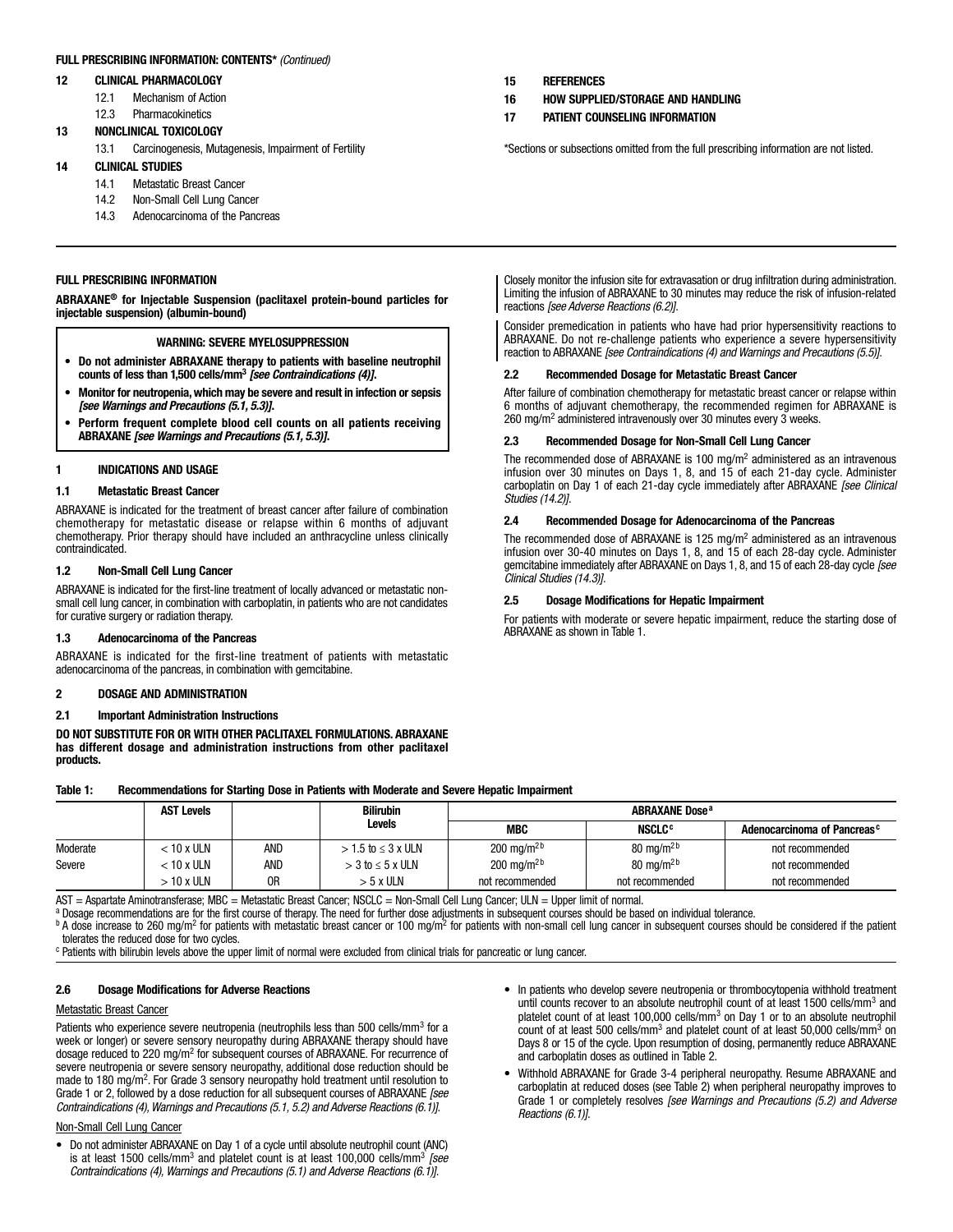## ABRAXANE® for Injectable Suspension (paclitaxel protein-bound particles for injectable suspension) (albumin-bound)

## Table 2: Permanent Dose Reductions for Hematologic and Neurologic Adverse Reactions in NSCLC

| <b>Adverse Reaction</b>                                                        | <b>Occurrence</b> | Weekly<br><b>ABRAXANE Dose</b><br>(mg/m <sup>2</sup> ) | <b>Every 3-Week</b><br><b>Carboplatin Dose</b><br>(AUC mg • min/mL) |
|--------------------------------------------------------------------------------|-------------------|--------------------------------------------------------|---------------------------------------------------------------------|
| Neutropenic Fever (ANC less than $500/\text{mm}^3$ with fever $>38^{\circ}$ C) | First             | 75                                                     | 4.5                                                                 |
| Delay of next cycle by more than 7 days for ANC less than 1500/mm <sup>3</sup> | Second            | 50                                                     |                                                                     |
| ANC less than 500/mm <sup>3</sup> for more than 7 days                         | <b>Third</b>      | Discontinue Treatment                                  |                                                                     |
|                                                                                | First             | 75                                                     | 4.5                                                                 |
| Platelet count less than 50,000/mm <sup>3</sup>                                | Second            | <b>Discontinue Treatment</b>                           |                                                                     |
|                                                                                | First             | 75                                                     | 4.5                                                                 |
| Severe sensory Neuropathy – Grade 3 or 4                                       | Second            | 50                                                     |                                                                     |
|                                                                                | <b>Third</b>      |                                                        | Discontinue Treatment                                               |

Adenocarcinoma of the Pancreas

Dose level reductions for patients with adenocarcinoma of the pancreas, as referenced in Tables 4 and 5, are provided in Table 3.

#### Table 3: Dose Level Reductions for Patients with Adenocarcinoma of the Pancreas

| Dose Level                            | ABRAXANE (mg/m <sup>2</sup> ) | Gemcitabine (mg/m <sup>2</sup> ) |  |
|---------------------------------------|-------------------------------|----------------------------------|--|
| Full dose                             | 125                           | 1000                             |  |
| 1 <sup>st</sup> dose reduction        | 100                           | 800                              |  |
| 2 <sup>nd</sup> dose reduction        | 75                            | 600                              |  |
| If additional dose reduction required | <b>Discontinue</b>            | <b>Discontinue</b>               |  |

Recommended dose modifications for neutropenia and thrombocytopenia for patients with adenocarcinoma of the pancreas are provided in Table 4.

## Table 4: Dose Recommendation and Modifications for Neutropenia and/or Thrombocytopenia at the Start of a Cycle or within a Cycle for Patients with Adenocarcinoma of the Pancreas

| < 100.000                        | Delay doses until recovery                                         |
|----------------------------------|--------------------------------------------------------------------|
|                                  |                                                                    |
| 50,000 to $<$ 75,000             | Reduce 1 dose level                                                |
| < 50,000                         | Withhold doses                                                     |
|                                  |                                                                    |
| 50,000 to $<$ 75,000             | Reduce 1 dose level from Day 8                                     |
| < 50,000                         | Withhold doses                                                     |
|                                  |                                                                    |
| $\geq 75.000$                    | Reduce 1 dose level from Day 1                                     |
| 50,000 to $<$ 75,000             | Reduce 2 dose levels from Day 1                                    |
| < 50,000                         | Withhold doses                                                     |
| 0R<br>0R<br>0R<br>0R<br>0R<br>0R | Day 15: If Day 8 doses were reduced or given without modification: |

ANC = Absolute Neutrophil Count

Recommended dose modifications for other adverse reactions in patients with adenocarcinoma of the pancreas are provided in Table 5.

## Table 5: Dose Modifications for Other Adverse Reactions in Patients with Adenocarcinoma of the Pancreas

| <b>Adverse Reaction</b>                                            | Gemcitabine<br>ABRAXANE                                                                            |  |  |
|--------------------------------------------------------------------|----------------------------------------------------------------------------------------------------|--|--|
| <b>Febrile Neutropenia:</b><br>Grade 3 or 4                        | Withhold until fever resolves and ANC $\geq$ 1500; resume at next lower dose level                 |  |  |
| <b>Peripheral Neuropathy:</b><br>Grade 3 or 4                      | Withhold until improves to $\leq$ Grade 1;<br>No dose reduction<br>resume at next lower dose level |  |  |
| <b>Cutaneous Toxicity:</b><br>Grade 2 or 3                         | Reduce to next lower dose level; discontinue treatment if toxicity persists                        |  |  |
| <b>Gastrointestinal Toxicity:</b><br>Grade 3 mucositis or diarrhea | Withhold until improves to $\leq$ Grade 1;<br>resume at next lower dose level                      |  |  |

### 2.7 Preparation for Intravenous Administration

ABRAXANE is a cytotoxic drug. Follow applicable special handling and disposal procedures.1 The use of gloves is recommended. If ABRAXANE (lyophilized cake or reconstituted suspension) contacts the skin, wash the skin immediately and thoroughly with soap and water. Following topical exposure to paclitaxel, events may include tingling, burning, and redness. If ABRAXANE contacts mucous membranes, the membranes should be flushed thoroughly with water.

ABRAXANE is supplied as a sterile lyophilized powder for reconstitution before use.

Read the entire preparation instructions prior to reconstitution.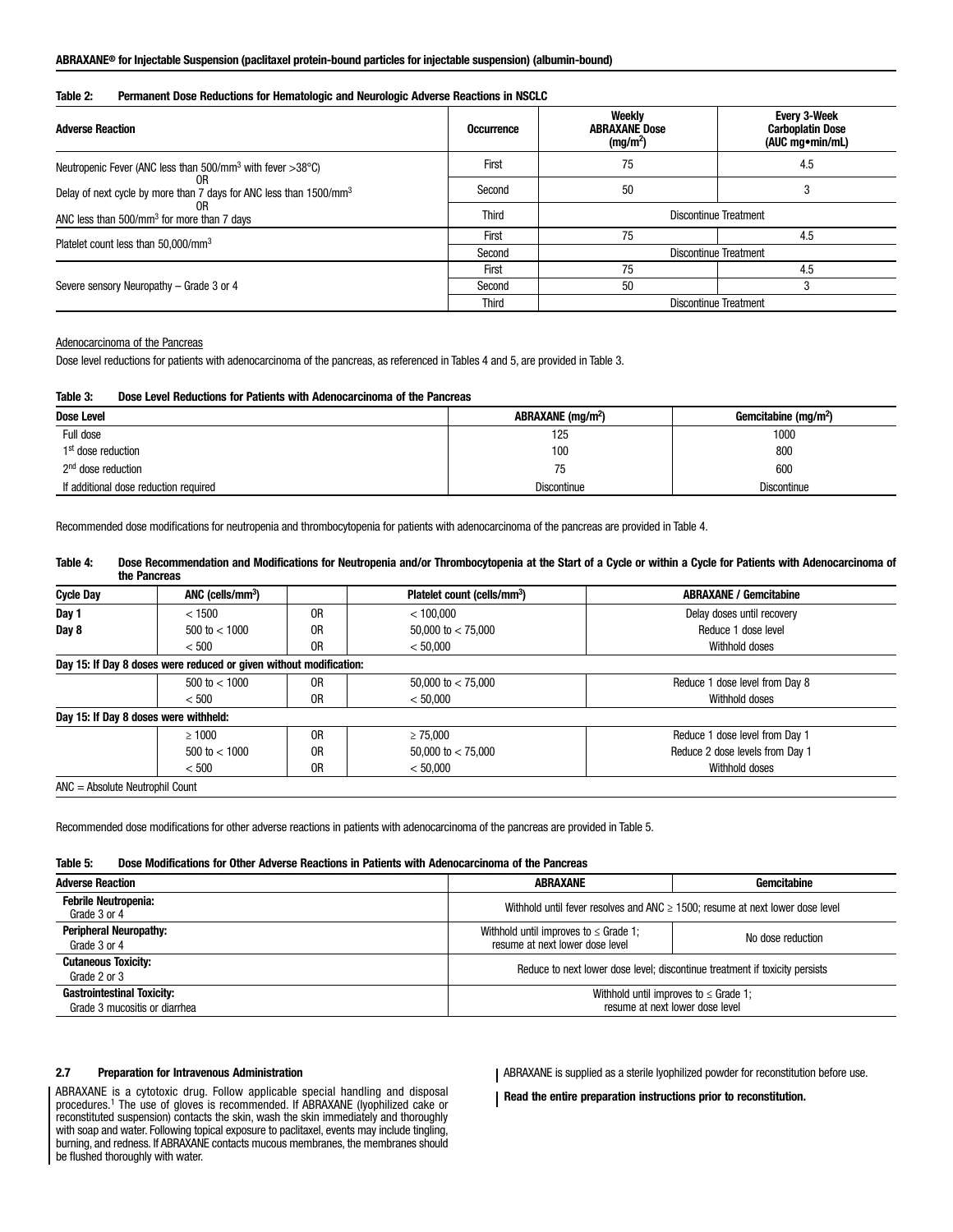- 1. Aseptically, reconstitute each vial by injecting 20 mL of 0.9% Sodium Chloride Injection, USP.
- 2. Slowly inject the 20 mL of 0.9% Sodium Chloride Injection, USP, over a minimum of 1 minute, using the sterile syringe to direct the solution flow onto the INSIDE WALL OF THE VIAL.



- 3. DO NOT INJECT the 0.9% Sodium Chloride Injection, USP, directly onto the lyophilized cake as this will result in foaming.
- 4. Once the injection is complete, allow the vial to sit for a minimum of 5 minutes to ensure proper wetting of the lyophilized cake/powder.
- 5. Gently swirl and/or invert the vial slowly for at least 2 minutes until complete dissolution of any cake/powder occurs. Avoid generation of foam.
- 6. If foaming or clumping occurs, stand solution for at least 15 minutes until foam subsides.

Each mL of the reconstituted formulation will contain 5 mg/mL paclitaxel.

The reconstituted suspension should be milky and homogenous without visible particulates. If particulates or settling are visible, the vial should be gently inverted again to ensure complete resuspension prior to use. Discard the reconstituted suspension if precipitates are observed. Discard any unused portion.

Calculate the exact total dosing volume of 5 mg/mL suspension required for the patient and slowly withdraw the dosing volume of the reconstituted suspension from the vial(s) into a syringe: Dosing volume (mL)=Total dose (mg)/5 (mg/mL).

Inject the appropriate amount of reconstituted ABRAXANE into an empty, sterile intravenous bag [plasticized polyvinyl chloride (PVC) containers, PVC or non-PVC type intravenous bag]. The use of specialized DEHP-free solution containers or administration sets is not necessary to prepare or administer ABRAXANE infusions. The use of medical devices containing silicone oil as a lubricant (i.e., syringes and intravenous bags) to reconstitute and administer ABRAXANE may result in the formation of proteinaceous strands.

Visually inspect the reconstituted ABRAXANE suspension in the intravenous bag prior to administration. Discard the reconstituted suspension if proteinaceous strands, particulate matter, or discoloration are observed.

## 2.8 Stability

Unopened vials of ABRAXANE are stable until the date indicated on the package when stored between 20ºC to 25ºC (68ºF to 77ºF) in the original package. Neither freezing nor refrigeration adversely affects the stability of the product.

## *Stability of Reconstituted Suspension in the Vial*

Reconstituted ABRAXANE in the vial should be used immediately, but may be refrigerated at 2ºC to 8ºC (36ºF to 46ºF) for a maximum of 24 hours if necessary. If not used immediately, each vial of reconstituted suspension should be replaced in the original carton to protect it from bright light. Discard any unused portion.

## *Stability of Reconstituted Suspension in the Infusion Bag*

The suspension for infusion when prepared as recommended in an infusion bag should be used immediately, but may be refrigerated at 2°C to 8°C (36°F to 46°F) and protected from bright light for a maximum of 24 hours.

The total combined refrigerated storage time of reconstituted ABRAXANE in the vial and in the infusion bag is 24 hours. This may be followed by storage in the infusion bag at ambient temperature (approximately 25°C) and lighting conditions for a maximum of 4 hours.

Discard any unused portion.

## 3 DOSAGE FORMS AND STRENGTHS

For injectable suspension, for intravenous use: white to yellow, sterile lyophilized powder containing 100 mg of paclitaxel formulated as albumin-bound particles in single-dose vial for reconstitution.

ABRAXANE® for Injectable Suspension (paclitaxel protein-bound particles for injectable suspension (albumin-bound)

## 4 CONTRAINDICATIONS

ABRAXANE is contraindicated in patients with:

- Baseline neutrophil counts of < 1,500 cells/mm3 *[see Warnings and Precautions (5.1)]*
- A history of severe hypersensitivity reactions to ABRAXANE *[see Warnings and Precautions (5.5)]*

## 5 WARNINGS AND PRECAUTIONS

## 5.1 Severe Myelosuppression

Severe myelosuppression (primarily neutropenia) is dose-dependent and a dose-limiting toxicity of ABRAXANE. In clinical studies, Grade 3-4 neutropenia occurred in 34% of patients with metastatic breast cancer (MBC), 47% of patients with non-small cell lung cancer (NSCLC), and 38% of patients with pancreatic cancer.

Monitor for severe neutropenia and thrombocytopenia by performing complete blood cell counts frequently, including prior to dosing on Day 1 (for MBC) and Days 1, 8, and 15 (for NSCLC and for pancreatic cancer). Do not administer ABRAXANE to patients with baseline absolute neutrophil counts (ANC) of less than 1,500 cells/mm<sup>3</sup> *[see Contraindications (4)]*.

In the case of severe neutropenia  $\left(<500$  cells/mm<sup>3</sup> for seven days or more) during a course of ABRAXANE therapy, reduce the dose of ABRAXANE in subsequent courses in patients with either MBC or NSCLC.

In patients with MBC, resume treatment with every-3-week cycles of ABRAXANE after ANC recovers to a level >1,500 cells/mm<sup>3</sup> and platelets recover to a level >100,000 cells/mm<sup>3</sup>. In patients with NSCLC, resume treatment if recommended at permanently reduced doses for both weekly ABRAXANE and every-3-week carboplatin after ANC recovers to at least 1500 cells/mm<sup>3</sup> and platelet count of at least 100,000 cells/mm<sup>3</sup> on Day 1 or to an ANC of at least 500 cells/mm<sup>3</sup> and platelet count of at least 50,000 cells/mm<sup>3</sup> on Days 8 or 15 of the cycle *[see Dosage and Administration (2.6)]*.

In patients with adenocarcinoma of the pancreas, withhold ABRAXANE and gemcitabine if the ANC is less than 500 cells/mm<sup>3</sup> or platelets are less than 50,000 cells/mm<sup>3</sup> and delay initiation of the next cycle if the ANC is less than 1500 cells/mm<sup>3</sup> or platelet count is less than 100,000 cells/mm<sup>3</sup> on Day 1 of the cycle. Resume treatment with appropriate dose reduction if recommended *[see Dosage and Administration (2.6)]*.

## 5.2 Severe Neuropathy

Sensory neuropathy is dose- and schedule-dependent *[see Adverse Reactions (6.1)]*. If ≥ Grade 3 sensory neuropathy develops, withhold ABRAXANE treatment until resolution to Grade 1 or 2 for metastatic breast cancer or until resolution to ≤ Grade 1 for NSCLC and pancreatic cancer followed by a dose reduction for all subsequent courses of ABRAXANE *[see Dosage and Administration (2.6)]*.

## 5.3 Sepsis

Sepsis occurred in 5% of patients with or without neutropenia who received ABRAXANE in combination with gemcitabine. Biliary obstruction or presence of biliary stent were risk factors for severe or fatal sepsis.

If a patient becomes febrile (regardless of ANC) initiate treatment with broad spectrum antibiotics. For febrile neutropenia, interrupt ABRAXANE and gemcitabine until fever resolves and ANC ≥ 1500, then resume treatment at reduced dose levels *[see Dosage and Administration (2.6)]*.

## 5.4 Pneumonitis

Pneumonitis, including some cases that were fatal, occurred in 4% of patients receiving ABRAXANE in combination with gemcitabine.

Monitor patients for signs and symptoms of pneumonitis and interrupt ABRAXANE and gemcitabine during evaluation of suspected pneumonitis. After ruling out infectious etiology and upon making a diagnosis of pneumonitis, permanently discontinue treatment with ABRAXANE and gemcitabine.

## 5.5 Severe Hypersensitivity

Severe and sometimes fatal hypersensitivity reactions, including anaphylactic reactions, have been reported. Do not rechallenge patients who experience a severe hypersensitivity reaction to ABRAXANE with this drug *[see Contraindications (4)]*.

Cross-hypersensitivity between ABRAXANE and other taxane products has been reported and may include severe reactions such as anaphylaxis. Closely monitor patients with a previous history of hypersensitivity to other taxanes during initiation of ABRAXANE therapy.

## 5.6 Use in Patients with Hepatic Impairment

The exposure and toxicity of paclitaxel can be increased in patients with hepatic impairment. Closely monitor patients with hepatic impairment for severe myelosuppression.

ABRAXANE is not recommended in patients who have total bilirubin >5 x ULN or AST >10 x ULN. In addition, ABRAXANE is not recommended in patients with metastatic adenocarcinoma of the pancreas who have moderate to severe hepatic impairment (total bilirubin >1.5 x ULN and AST ≤10 x ULN). Reduce the starting dose for patients with moderate or severe hepatic impairment *[see Dosage and Administration (2.5), Use in Specific Populations (8.7), Clinical Pharmacology (12.3)]*.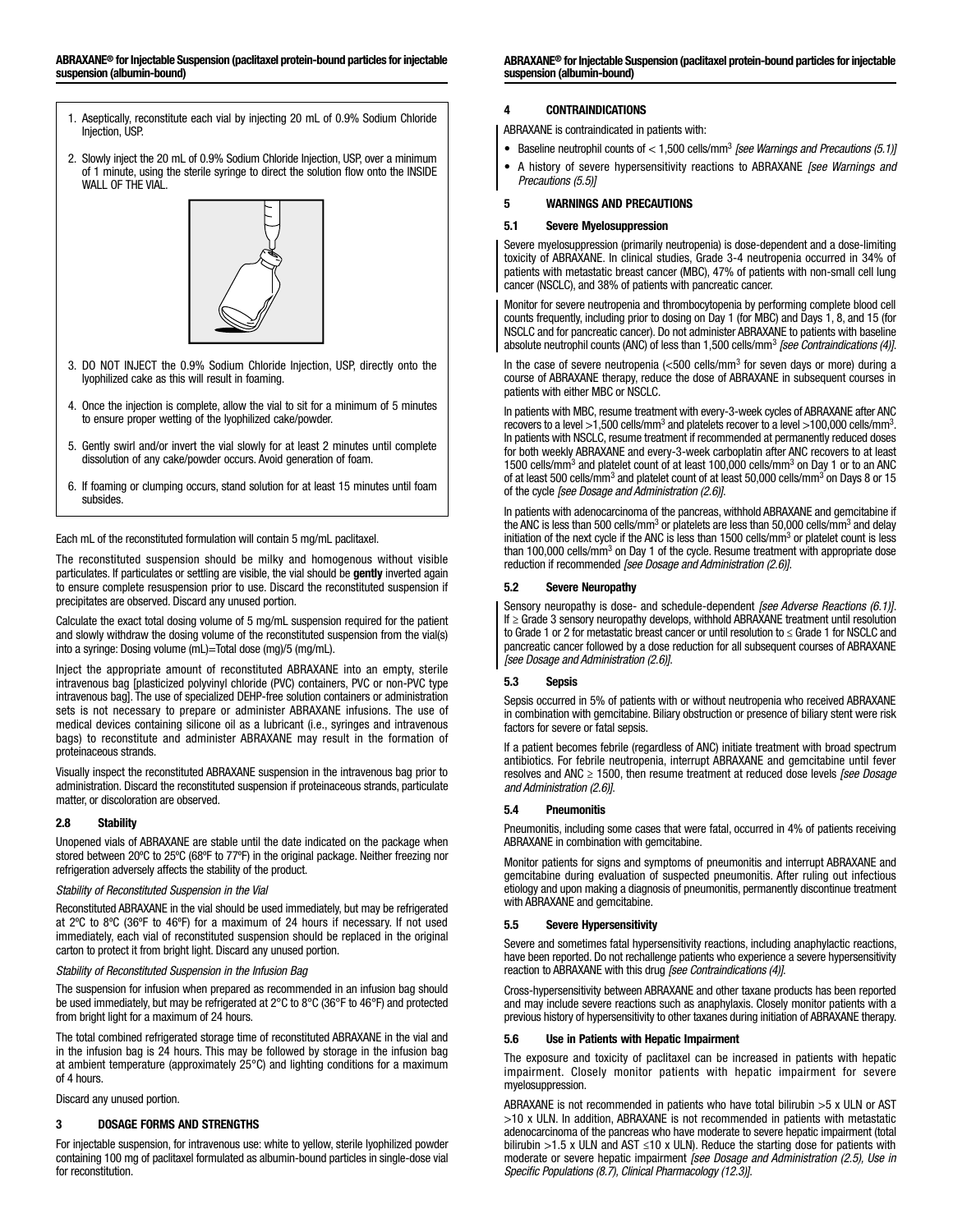## 5.7 Albumin (Human)

ABRAXANE contains albumin (human), a derivative of human blood. Based on effective donor screening and product manufacturing processes, it carries a remote risk for transmission of viral diseases. A theoretical risk for transmission of Creutzfeldt-Jakob Disease (CJD) also is considered extremely remote. No cases of transmission of viral diseases or CJD have ever been identified for albumin.

### 5.8 Embryo-Fetal Toxicity

Based on mechanism of action and findings in animals, ABRAXANE can cause fetal harm when administered to a pregnant woman. In animal reproduction studies, administration of paclitaxel formulated as albumin-bound particles to rats during pregnancy at doses lower than the maximum recommended human dose, based on body surface area, caused embryo-fetal toxicities, including intrauterine mortality, increased resorptions, reduced numbers of live fetuses, and malformations.

Advise females of reproductive potential of the potential risk to a fetus. Advise females of reproductive potential to use effective contraception and avoid becoming pregnant during treatment with ABRAXANE and for at least six months after the last dose of ABRAXANE *[see Use in Specific Populations (8.1, 8.3), Clinical Pharmacology (12.1)]*.

Based on findings from genetic toxicity and animal reproduction studies, advise male patients with female partners of reproductive potential to use effective contraception and avoid fathering a child during treatment with ABRAXANE and for at least three months after the last dose of ABRAXANE *[see Use in Specific Populations (8.1, 8.3), Nonclinical Toxicology (13.1)]*.

## 6 ADVERSE REACTIONS

Because clinical trials are conducted under widely varying conditions, adverse reaction rates observed in the clinical trials of a drug cannot be directly compared to rates in the clinical trials of another drug and may not reflect the rates observed in practice.

The most common adverse reactions ( $\geq$  20%) with single-agent use of ABRAXANE in metastatic breast cancer are alopecia, neutropenia, sensory neuropathy, abnormal ECG, fatigue/asthenia, myalgia/arthralgia, AST elevation, alkaline phosphatase elevation, anemia, nausea, infections, and diarrhea *[see Adverse Reactions (6.1)]*.

The most common adverse reactions ( $\geq$  20%) of ABRAXANE in combination with carboplatin for non-small cell lung cancer are anemia, neutropenia, thrombocytopenia, alopecia, peripheral neuropathy, nausea, and fatigue *[see Adverse Reactions (6.1)]*. The most common serious adverse reactions of ABRAXANE in combination with carboplatin for non-small cell lung cancer are anemia (4%) and pneumonia (3%). The most common adverse reactions resulting in permanent discontinuation of ABRAXANE are neutropenia (3%), thrombocytopenia (3%), and peripheral neuropathy (1%). The most common adverse reactions resulting in dose reduction of ABRAXANE are neutropenia (24%), thrombocytopenia (13%), and anemia (6%). The most common adverse reactions leading to withholding or delay in ABRAXANE dosing are neutropenia (41%), thrombocytopenia (30%), and anemia (16%).

In a randomized open-label trial of ABRAXANE in combination with gemcitabine for pancreatic adenocarcinoma *[see Clinical Studies (14.3)]*, the most common ( $\geq$  20%) selected (with a ≥ 5% higher incidence) adverse reactions of ABRAXANE are neutropenia, fatigue, peripheral neuropathy, nausea, alopecia, peripheral edema, diarrhea, pyrexia, vomiting, decreased appetite, rash, and dehydration *[see Adverse Reactions (6.1)]*. The most common serious adverse reactions of ABRAXANE (with  $a \ge 1\%$  higher incidence) are pyrexia (6%), dehydration (5%), pneumonia (4%), and vomiting (4%). The most common adverse reactions resulting in permanent discontinuation of ABRAXANE are peripheral neuropathy (8%), fatigue (4%), and thrombocytopenia (2%). The most common adverse reactions resulting in dose reduction of ABRAXANE are neutropenia (10%) and peripheral neuropathy (6%). The most common adverse reactions leading to withholding or delay in ABRAXANE dosing are neutropenia (16%), thrombocytopenia (12%), fatigue (8%), peripheral neuropathy (15%), anemia (5%), and diarrhea (5%).

### 6.1 Clinical Trials Experience

## Metastatic Breast Cancer

Table 6 shows the frequency of important adverse reactions in the randomized comparative trial for the patients who received either single-agent ABRAXANE or paclitaxel injection for the treatment of metastatic breast cancer.

ABRAXANE® for Injectable Suspension (paclitaxel protein-bound particles for injectable suspension (albumin-bound)

Table 6: Adverse Reactions in the Randomized Metastatic Breast Cancer Study on an Every-3-Weeks Schedule

|                                           | <b>Percent of Patients</b>                               |                                                                                       |  |  |
|-------------------------------------------|----------------------------------------------------------|---------------------------------------------------------------------------------------|--|--|
|                                           | ABRAXANE<br>260 mg/m <sup>2</sup> over 30 min<br>(n=229) | <b>Paclitaxel Injection</b><br>175 mg/m <sup>2</sup> over 3 h <sup>a</sup><br>(n=225) |  |  |
| <b>Bone Marrow</b>                        |                                                          |                                                                                       |  |  |
| Neutropenia                               |                                                          |                                                                                       |  |  |
| $< 2.0 \times 10^9$ /L                    | 80                                                       | 82                                                                                    |  |  |
| $< 0.5 \times 10^9$ /L                    | 9                                                        | 22                                                                                    |  |  |
| Thrombocytopenia                          |                                                          |                                                                                       |  |  |
| $< 100 \times 10^9$ /L                    | 2                                                        | 3                                                                                     |  |  |
| $< 50 \times 10^9$ /L                     | <1                                                       | <1                                                                                    |  |  |
| Anemia                                    |                                                          |                                                                                       |  |  |
| $<$ 11 g/dL                               | 33                                                       | 25                                                                                    |  |  |
| $< 8$ g/dL                                | 1                                                        | <1                                                                                    |  |  |
| Infections                                | 24                                                       | 20                                                                                    |  |  |
| Febrile Neutropenia                       | 2                                                        | 1                                                                                     |  |  |
| Neutropenic Sepsis<br>Bleeding            | <1<br>2                                                  | <1<br>2                                                                               |  |  |
| <b>Hypersensitivity Reaction</b> b        |                                                          |                                                                                       |  |  |
| All                                       | 4                                                        | 12                                                                                    |  |  |
| Severe <sup>c</sup>                       | 0                                                        | 2                                                                                     |  |  |
| <b>Cardiovascular</b>                     |                                                          |                                                                                       |  |  |
| Vital Sign Changes During Administration  |                                                          |                                                                                       |  |  |
| <b>Bradycardia</b>                        | <1                                                       | <1                                                                                    |  |  |
| Hypotension                               | 5                                                        | 5                                                                                     |  |  |
| Severe Cardiovascular Events <sup>c</sup> | 3                                                        | 4                                                                                     |  |  |
| <b>Abnormal ECG</b>                       |                                                          |                                                                                       |  |  |
| All Patients                              | 60                                                       | 52                                                                                    |  |  |
| Patients with Normal Baseline             | 35                                                       | 30                                                                                    |  |  |
| <b>Respiratory</b>                        |                                                          |                                                                                       |  |  |
| Cough                                     | 7                                                        | 6                                                                                     |  |  |
| Dyspnea                                   | 12                                                       | 9                                                                                     |  |  |
| <b>Sensory Neuropathy</b>                 |                                                          |                                                                                       |  |  |
| Any Symptoms                              | 71                                                       | 56                                                                                    |  |  |
| Severe Symptoms <sup>c</sup>              | 10                                                       | 2                                                                                     |  |  |
| Myalgia / Arthralgia                      |                                                          |                                                                                       |  |  |
| Any Symptoms                              | 44                                                       | 49                                                                                    |  |  |
| Severe Symptoms <sup>c</sup>              | 8                                                        | 4                                                                                     |  |  |
| Asthenia                                  |                                                          |                                                                                       |  |  |
| Any Symptoms                              | 47                                                       | 39                                                                                    |  |  |
| Severe Symptoms <sup>c</sup>              | 8                                                        | 3                                                                                     |  |  |
| <b>Fluid Retention/Edema</b>              |                                                          |                                                                                       |  |  |
| Any Symptoms                              | 10                                                       | 8                                                                                     |  |  |
| Severe Symptoms <sup>c</sup>              | 0                                                        | <1                                                                                    |  |  |
| Gastrointestinal                          |                                                          |                                                                                       |  |  |
| Nausea                                    |                                                          |                                                                                       |  |  |
| Any Symptoms                              | 30                                                       | 22                                                                                    |  |  |
| Severe Symptoms <sup>c</sup>              | 3                                                        | <1                                                                                    |  |  |
| Vomiting                                  |                                                          |                                                                                       |  |  |
| Any Symptoms                              | 18                                                       | 10                                                                                    |  |  |
| Severe Symptoms <sup>c</sup>              | 4                                                        | 1                                                                                     |  |  |
| Diarrhea                                  |                                                          |                                                                                       |  |  |
| Any Symptoms                              | 27                                                       | 15                                                                                    |  |  |
| Severe Symptoms <sup>c</sup>              | <1                                                       | 1                                                                                     |  |  |
| <b>Mucositis</b>                          |                                                          |                                                                                       |  |  |
| Any Symptoms                              | 7                                                        | 6                                                                                     |  |  |
| Severe Symptoms <sup>c</sup>              | <1                                                       | 0                                                                                     |  |  |
| Alopecia                                  | 90                                                       | 94                                                                                    |  |  |
| Hepatic (Patients with Normal Baseline)   |                                                          |                                                                                       |  |  |
| <b>Bilirubin Elevations</b>               | $\overline{7}$                                           | $\overline{7}$                                                                        |  |  |
| Alkaline Phosphatase Elevations           | 36                                                       | 31                                                                                    |  |  |
| AST (SGOT) Elevations                     | 39                                                       | 32                                                                                    |  |  |
| <b>Injection Site Reaction</b>            | <1                                                       | 1                                                                                     |  |  |

<sup>a</sup> Paclitaxel injection patients received premedication.

b Includes treatment-related events related to hypersensitivity (e.g., flushing, dyspnea, chest pain, hypotension) that began on a day of dosing.

<sup>c</sup> Severe events are defined as at least Grade 3 toxicity.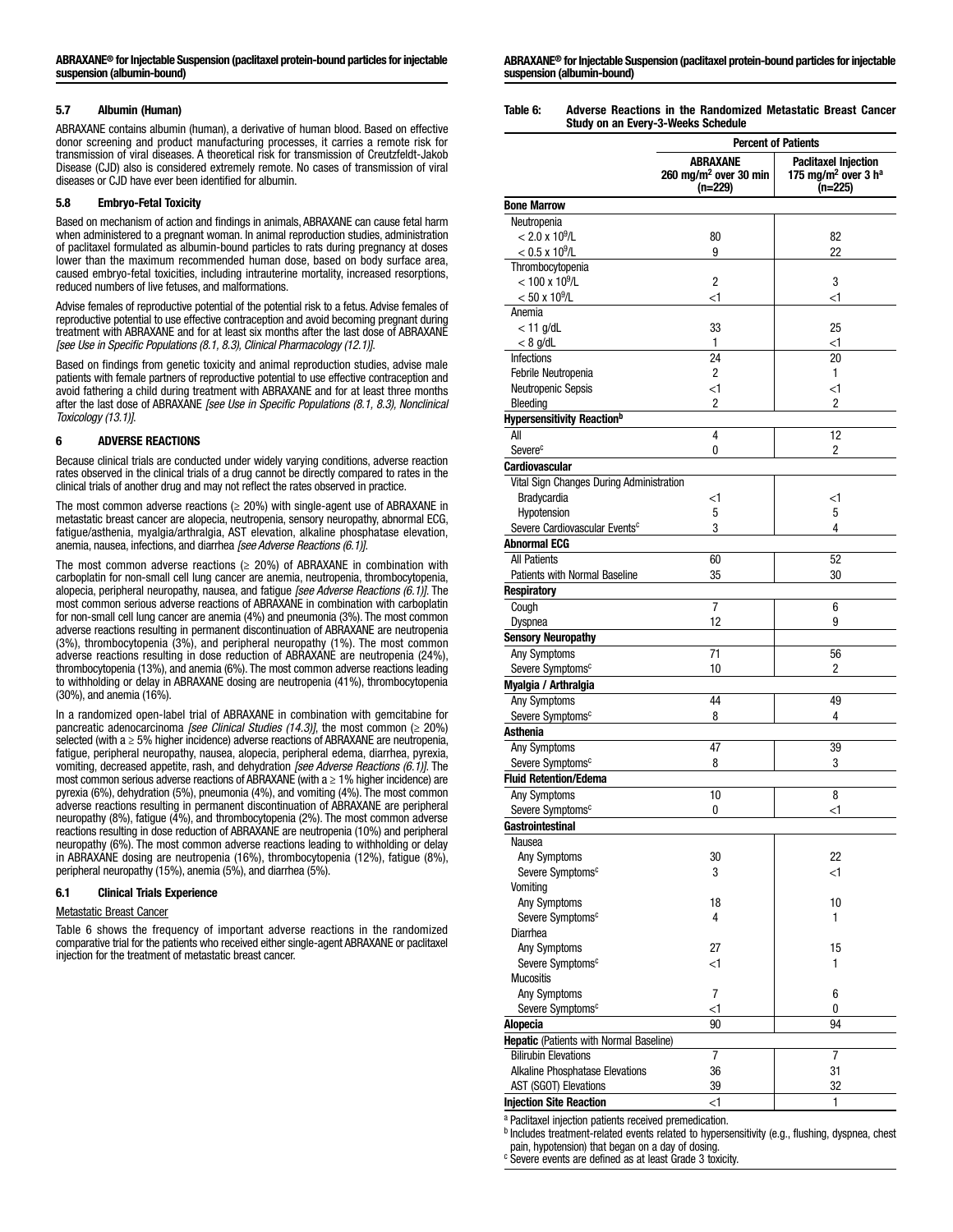## *Other Adverse Reactions*

#### *Hematologic Disorders*

Neutropenia was dose dependent and reversible. Among patients with metastatic breast cancer in the randomized trial, neutrophil counts declined below 500 cells/mm<sup>3</sup> (Grade 4) in 9% of the patients treated with a dose of 260 mg/m<sup>2</sup> compared to 22% in patients receiving paclitaxel injection at a dose of 175 mg/m<sup>2</sup>. Pancytopenia has been observed in clinical trials.

### *Infections*

Infectious episodes were reported in 24% of the patients treated with ABRAXANE. Oral candidiasis, respiratory tract infections and pneumonia were the most frequently reported infectious complications.

### *Hypersensitivity Reactions (HSRs)*

Grade 1 or 2 HSRs occurred on the day of ABRAXANE administration and consisted of dyspnea (1%) and flushing, hypotension, chest pain, and arrhythmia (all <1%). The use of ABRAXANE in patients previously exhibiting hypersensitivity to paclitaxel injection or human albumin has not been studied.

#### *Cardiovascular*

Hypotension, during the 30-minute infusion, occurred in 5% of patients. Bradycardia, during the 30-minute infusion, occurred in <1% of patients. These vital sign changes most often caused no symptoms and required neither specific therapy nor treatment discontinuation.

Severe cardiovascular events possibly related to single-agent ABRAXANE occurred in approximately 3% of patients. These events included cardiac ischemia/infarction, chest pain, cardiac arrest, supraventricular tachycardia, edema, thrombosis, pulmonary thromboembolism, pulmonary emboli, and hypertension. Cases of cerebrovascular attacks (strokes) and transient ischemic attacks have been reported.

Electrocardiogram (ECG) abnormalities were common among patients at baseline. ECG abnormalities on study did not usually result in symptoms, were not dose-limiting, and required no intervention. ECG abnormalities were noted in 60% of patients. Among patients with a normal ECG prior to study entry, 35% of all patients developed an abnormal tracing while on study. The most frequently reported ECG modifications were non-specific repolarization abnormalities, sinus bradycardia, and sinus tachycardia.

### *Respiratory*

Dyspnea (12%), cough (7%), and pneumothorax (<1%) were reported after treatment with ABRAXANE.

#### *Neurologic*

The frequency and severity of sensory neuropathy increased with cumulative dose. Sensory neuropathy was the cause of ABRAXANE discontinuation in 7/229 (3%) patients. Twenty-four patients (10%) treated with ABRAXANE developed Grade 3 peripheral neuropathy; of these patients, 14 had documented improvement after a median of 22 days; 10 patients resumed treatment at a reduced dose of ABRAXANE and 2 discontinued due to peripheral neuropathy. Of the 10 patients without documented improvement, 4 discontinued the study due to peripheral neuropathy.

No Grade 4 sensory neuropathies were reported. Only one incident of motor neuropathy (Grade 2) was observed in either arm of the controlled trial.

#### *Vision Disorders*

Ocular/visual disturbances occurred in 13% of all patients (n=366) treated with ABRAXANE and 1% were severe. The severe cases (keratitis and blurred vision) were reported in patients who received higher doses than those recommended (300 or 375 mg/m2 ). These effects generally have been reversible.

### *Arthralgia/Myalgia*

The symptoms were usually transient, occurred two or three days after ABRAXANE administration, and resolved within a few days.

#### *Hepatic*

Grade 3 or 4 elevations in GGT were reported for 14% of patients treated with ABRAXANE and 10% of patients treated with paclitaxel injection in the randomized trial.

## *Renal*

Overall 11% of patients experienced creatinine elevation, 1% severe. No discontinuations, dose reductions, or dose delays were caused by renal toxicities.

## *Other Clinical Events*

Nail changes (changes in pigmentation or discoloration of nail bed) have been reported. Edema occurred in 10% of patients; no patients had severe edema. Dehydration and pyrexia were also reported.

## Non-Small Cell Lung Cancer

Adverse reactions were assessed in 514 ABRAXANE/carboplatin-treated patients and 524 paclitaxel injection/carboplatin-treated patients receiving first-line systemic treatment for locally advanced (stage IIIB) or metastatic (IV) non-small cell lung cancer (NSCLC) in a multicenter, randomized, open-label trial. ABRAXANE was administered as an intravenous infusion over 30 minutes at a dose of 100 mg/m<sup>2</sup> on Days 1, 8, and 15 of each 21-day cycle. Paclitaxel injection was administered as an intravenous infusion over 3 hours at

#### ABRAXANE® for Injectable Suspension (paclitaxel protein-bound particles for injectable suspension (albumin-bound)

a dose of 200 mg/m<sup>2</sup>, following premedication. In both treatment arms carboplatin at a dose of AUC = 6 mg $\bullet$ min/mL was administered intravenously on Day 1 of each 21-day cycle after completion of ABRAXANE/paclitaxel infusion.

The differences in paclitaxel dose and schedule between the two arms limit direct comparison of dose- and schedule-dependent adverse reactions. Among patients evaluable for adverse reactions, the median age was 60 years, 75% were men, 81% were White, 49% had adenocarcinoma, 43% had squamous cell lung cancer, 76% were ECOG PS 1. Patients in both treatment arms received a median of 6 cycles of treatment.

The following common  $(≥ 10%$  incidence) adverse reactions were observed at a similar incidence in ABRAXANE plus carboplatin-treated and paclitaxel injection plus carboplatintreated patients: alopecia 56%, nausea 27%, fatigue 25%, decreased appetite 17%, asthenia 16%, constipation 16%, diarrhea 15%, vomiting 12%, dyspnea 12%, and rash 10% (incidence rates are for the ABRAXANE plus carboplatin treatment group).

Table 7 provides the frequency and severity of laboratory-detected abnormalities which occurred with a difference of  $\geq$  5% for all grades (1-4) or  $\geq$  2% for Grade 3-4 toxicity between ABRAXANE plus carboplatin-treated patients or paclitaxel injection plus carboplatin-treated patients.

#### Table 7: Selected Hematologic Laboratory-Detected Abnormalities with a Difference of  $\geq 5\%$  for grades (1-4) or  $\geq 2\%$  for Grade 3-4 Toxicity Between Treatment Groups

|                                                                                                                                                                                                                                                             | ABRAXANE<br>$(100 \text{ mg/m}^2 \text{ weekly})$<br>plus carboplatin |               | <b>Paclitaxel Injection</b><br>$(200 \text{ mg/m}^2 \text{ every})$<br>3 weeks) plus carboplatin |    |  |  |  |
|-------------------------------------------------------------------------------------------------------------------------------------------------------------------------------------------------------------------------------------------------------------|-----------------------------------------------------------------------|---------------|--------------------------------------------------------------------------------------------------|----|--|--|--|
|                                                                                                                                                                                                                                                             | Grades 1-4 (%) Grade 3-4 (%)                                          |               | Grades 1-4 (%) Grade 3-4 (%)                                                                     |    |  |  |  |
| Anemia <sup><math>1,2</math></sup>                                                                                                                                                                                                                          | 98                                                                    | 28            | 91                                                                                               |    |  |  |  |
| Neutropenia <sup><math>1,3</math></sup>                                                                                                                                                                                                                     | 85                                                                    | 47            | 83                                                                                               | 58 |  |  |  |
| Thrombocytopenia <sup>1,3</sup>                                                                                                                                                                                                                             | 68                                                                    | 55<br>18<br>9 |                                                                                                  |    |  |  |  |
| <sup>1</sup> 508 patients assessed in ABRAXANE/carboplatin-treated group.<br><sup>2</sup> 514 patients assessed in paclitaxel injection/carboplatin-treated group.<br><sup>3</sup> 513 patients assessed in paclitaxel injection/carboplatin-treated group. |                                                                       |               |                                                                                                  |    |  |  |  |

Table 8 provides the frequency and severity of adverse reactions, which occurred with a difference of ≥ 5% for all grades (1-4) or ≥ 2% for Grade 3-4 between either treatment group for the 514 ABRAXANE plus carboplatin-treated patients compared with the 524 patients who received paclitaxel injection plus carboplatin.

| Table 8: | Selected Adverse Reactions with a Difference of $\geq$ 5% for All Grade |
|----------|-------------------------------------------------------------------------|
|          | Toxicity or $\geq$ 2% for Grade 3-4 Toxicity Between Treatment Groups   |

| <b>System Organ</b><br>Class                                  | <b>Adverse Reaction</b>               | ABRAXANE<br>$(100 \text{ mg/m}^2 \text{ weekly})$<br>+ carboplatin<br>(N=514) |                                 | <b>Paclitaxel Injection</b><br>$(200 \text{ mg/m}^2 \text{ every})$<br>3 weeks) + carboplatin<br>(N=524) |                              |
|---------------------------------------------------------------|---------------------------------------|-------------------------------------------------------------------------------|---------------------------------|----------------------------------------------------------------------------------------------------------|------------------------------|
|                                                               |                                       | Grade 1-4<br>Toxicitv<br>(%)                                                  | Grade 3-4<br>Toxicitv<br>$(\%)$ | Grades 1-4<br>Toxicity<br>(%)                                                                            | Grade 3-4<br>Toxicitv<br>(%) |
| Nervous system<br>disorders                                   | Peripheral<br>neuropathy <sup>a</sup> | 48                                                                            | 3                               | 64                                                                                                       | 12                           |
| General<br>disorders and<br>administration<br>site conditions | Edema peripheral                      | 10                                                                            | 0                               | 4                                                                                                        | <1                           |
| Respiratory<br>thoracic and<br>mediastinal<br>disorders       | Epistaxis                             | 7                                                                             | 0                               | 2                                                                                                        | 0                            |
| Musculoskeletal<br>and connective<br>tissue disorders         | Arthralgia                            | 13                                                                            | $<$ 1                           | 25                                                                                                       | 2                            |
|                                                               | Myalgia                               | 10                                                                            | <1                              | 19                                                                                                       | $\overline{2}$               |

<sup>a</sup> Peripheral neuropathy is defined by the MedDRA Version 14.0 SMQ neuropathy (broad scope).

For the ABRAXANE plus carboplatin treated group, 17/514 (3%) patients developed Grade 3 peripheral neuropathy and no patients developed Grade 4 peripheral neuropathy. Grade 3 neuropathy improved to Grade 1 or resolved in 10/17 patients (59%) following interruption or discontinuation of ABRAXANE.

## Adenocarcinoma of the Pancreas

Adverse reactions were assessed in 421 patients who received ABRAXANE plus gemcitabine and 402 patients who received gemcitabine for the first-line systemic treatment of metastatic adenocarcinoma of the pancreas in a multicenter, multinational, randomized, controlled, open-label trial. Patients received a median treatment duration of 3.9 months in the ABRAXANE/gemcitabine group and 2.8 months in the gemcitabine group. For the treated population, the median relative dose intensity for gemcitabine was 75% in the ABRAXANE/gemcitabine group and 85% in the gemcitabine group. The median relative dose intensity of ABRAXANE was 81%.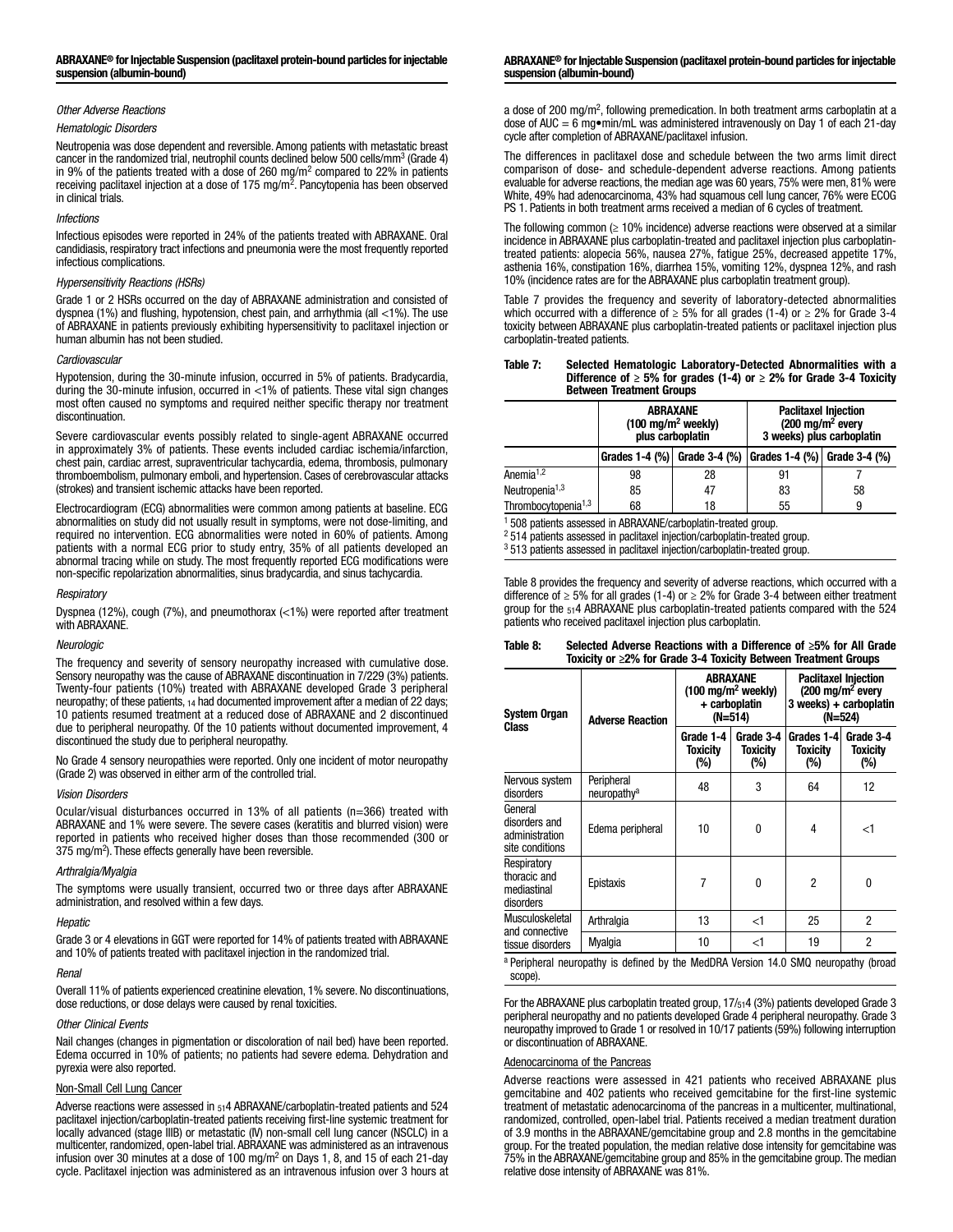#### ABRAXANE® for Injectable Suspension (paclitaxel protein-bound particles for injectable suspension (albumin-bound)

Table 9 provides the frequency and severity of laboratory-detected abnormalities which occurred at a higher incidence for Grades 1-4 ( $\geq$  5%) or for Grade 3-4 ( $\geq$  2%) toxicity in ABRAXANE plus gemcitabine-treated patients.

#### Table 9: Selected Hematologic Laboratory-Detected Abnormalities with a Higher Incidence ( $\geq$  5% for Grades 1-4 or  $\geq$  2% for Grades 3-4 Events) in the ABRAXANE/Gemcitabine Arm

|                                 | ABRAXANE (125 mg/m <sup>2</sup> )/<br>Gemcitabine <sup>d</sup> |    | Gemcitabine                                               |  |  |
|---------------------------------|----------------------------------------------------------------|----|-----------------------------------------------------------|--|--|
|                                 |                                                                |    | Grades 1-4 (%) Grade 3-4 (%) Grades 1-4 (%) Grade 3-4 (%) |  |  |
| Neutropenia <sup>a,b</sup>      | 73                                                             | 38 | 58                                                        |  |  |
| Thrombocytopenia <sup>b,c</sup> | 74                                                             | 13 | 9<br>70                                                   |  |  |

a 405 patients assessed in ABRAXANE/gemcitabine-treated group.

b 388 patients assessed in gemcitabine-treated group.

<sup>c</sup> 404 patients assessed in ABRAXANE/gemcitabine-treated group.

<sup>d</sup> Neutrophil growth factors were administered to 26% of patients in the ABRAXANE/ gemcitabine group.

Table 10 provides the frequency and severity of adverse reactions which occurred with a difference of ≥ 5% for all grades or ≥ 2% for Grade 3 or higher in the ABRAXANE plus gemcitabine-treated group compared to the gemcitabine group.

#### Table 10: Selected Adverse Reactions with a Higher Incidence (≥5% for All Grade Toxicity or  $\geq$ 2% for Grade 3 or Higher Toxicity) in the ABRAXANE/Gemcitabine Arm

| <b>System Organ</b><br>Class             | <b>Adverse Reaction</b>                  | ABRAXANE<br>$(125 \text{ mg/m}^2)$<br>and gemcitabine<br>(N=421) |                             | Gemcitabine<br>(N=402) |                             |
|------------------------------------------|------------------------------------------|------------------------------------------------------------------|-----------------------------|------------------------|-----------------------------|
|                                          |                                          | All<br><b>Grades</b>                                             | Grade 3 or<br><b>Higher</b> | All<br>Grades          | Grade 3 or<br><b>Higher</b> |
| General                                  | Fatique                                  | 248 (59%)                                                        | 77 (18%)                    | 183 (46%)              | 37 (9%)                     |
| disorders and<br>administration          | Peripheral edema                         | 194 (46%)                                                        | 13 (3%)                     | 122 (30%)              | 12 (3%)                     |
| site conditions                          | Pvrexia                                  | 171 (41%)                                                        | 12 (3%)                     | 114 (28%)              | 4 (1%)                      |
|                                          | Asthenia                                 | 79 (19%)                                                         | 29 (7%)                     | 54 (13%)               | 17 (4%)                     |
|                                          | <b>Mucositis</b>                         | 42 (10%)                                                         | 6(1%)                       | 16 (4%)                | $1$ (<1%)                   |
| Gastrointestinal                         | Nausea                                   | 228 (54%)                                                        | 27 (6%)                     | 192 (48%)              | 14 (3%)                     |
| disorders                                | Diarrhea                                 | 184 (44%)                                                        | 26 (6%)                     | 95 (24%)               | 6(1%)                       |
|                                          | Vomiting                                 | 151 (36%)                                                        | 25 (6%)                     | 113 (28%)              | 15 (4%)                     |
| Skin and                                 | Alopecia                                 | 212 (50%)                                                        | 6(1%)                       | 21 (5%)                | 0                           |
| subcutaneous<br>tissue disorders         | Rash                                     | 128 (30%)                                                        | 8(2%)                       | 45 (11%)               | $2$ (<1%)                   |
| Nervous system<br>disorders              | Peripheral<br>neuropathy <sup>a</sup>    | 227 (54%)                                                        | 70 (17%)                    | 51 (13%)               | $3(1\%)$                    |
|                                          | Dysgeusia                                | 68 (16%)                                                         | 0                           | 33 (8%)                | 0                           |
|                                          | Headache                                 | 60 (14%)                                                         | $1$ (<1%)                   | 38 (9%)                | $1$ (<1%)                   |
| Metabolism                               | Decreased appetite                       | 152 (36%)                                                        | 23 (5%)                     | 104 (26%)              | 8(2%)                       |
| and nutrition<br>disorders               | Dehydration                              | 87 (21%)                                                         | 31 (7%)                     | 45 (11%)               | 10 (2%)                     |
|                                          | Hypokalemia                              | 52 (12%)                                                         | 18 (4%)                     | 28 (7%)                | 6(1%)                       |
| Respiratory,                             | Cough                                    | 72 (17%)                                                         | 0                           | 30(7%)                 | 0                           |
| thoracic and<br>mediastinal<br>disorders | Epistaxis                                | 64 (15%)                                                         | $1$ ( $<$ 1%)               | 14 (3%)                | $1$ ( $<$ 1%)               |
| Infections and<br>infestations           | Urinary tract<br>infections <sup>b</sup> | 47 (11%)                                                         | $10(2\%)$                   | 20 (5%)                | $1$ (<1%)                   |
| Musculoskeletal                          | Pain in extremity                        | 48 (11%)                                                         | $3(1\%)$                    | 24 (6%)                | $3(1\%)$                    |
| and connective<br>tissue disorders       | Arthralgia                               | 47 (11%)                                                         | $3(1\%)$                    | 13 (3%)                | $1$ ( $<$ 1%)               |
|                                          | Myalgia                                  | 44 (10%)                                                         | 4 (1%)                      | 15 (4%)                | 0                           |
| Psychiatric<br>disorders                 | Depression                               | 51 (12%)                                                         | $1$ ( $<$ 1%)               | 24 (6%)                | 0                           |

a Peripheral neuropathy is defined by the MedDRA Version 15.0 Standard MedDRA Query neuropathy (broad scope).

b Urinary tract infections includes the preferred terms of: urinary tract infection, cystitis, urosepsis, urinary tract infection bacterial, and urinary tract infection enterococcal.

Additional clinically relevant adverse reactions that were reported in < 10% of the patients with adenocarcinoma of the pancreas who received ABRAXANE/gemcitabine included:

Infections & infestations: oral candidiasis, pneumonia

Vascular disorders: hypertension

Cardiac disorders: tachycardia, congestive cardiac failure

Eye disorders: cystoid macular edema

#### ABRAXANE® for Injectable Suspension (paclitaxel protein-bound particles for injectable suspension (albumin-bound)

### *Peripheral Neuropathy*

Grade 3 peripheral neuropathy occurred in 17% of patients who received ABRAXANE/ gemcitabine compared to 1% of patients who received gemcitabine only; no patients developed Grade 4 peripheral neuropathy. The median time to first occurrence of Grade 3 peripheral neuropathy in the ABRAXANE arm was 140 days. Upon suspension of ABRAXANE dosing, the median time to improvement from Grade 3 peripheral neuropathy to ≤ Grade 1 was 29 days. Of ABRAXANE-treated patients with Grade 3 peripheral neuropathy, 44% resumed ABRAXANE at a reduced dose.

### *Sepsis*

Sepsis occurred in 5% of patients who received ABRAXANE/gemcitabine compared to 2% of patients who received gemcitabine alone. Sepsis occurred both in patients with and without neutropenia. Risk factors for sepsis included biliary obstruction or presence of biliary stent.

## *Pneumonitis*

Pneumonitis occurred in 4% of patients who received ABRAXANE/gemcitabine compared to 1% of patients who received gemcitabine alone. Two of 17 patients in the ABRAXANE arm with pneumonitis died.

### 6.2 Postmarketing Experience

The following adverse reactions have been identified during postapproval use of ABRAXANE or with paclitaxel injection and may be expected to occur with ABRAXANE. Because these reactions are reported voluntarily from a population of uncertain size, it is not always possible to reliably estimate their frequency or establish a causal relationship to drug exposure.

#### *Hypersensitivity Reactions*

Severe and sometimes fatal hypersensitivity reactions. Cross-hypersensitivity between ABRAXANE and other taxanes has been reported.

#### *Cardiovascular*

Congestive heart failure, left ventricular dysfunction, and atrioventricular block. Most patients were previously exposed to cardiotoxic drugs, such as anthracyclines, or had underlying cardiac history.

### *Respiratory*

Pneumonitis, interstitial pneumonia, and pulmonary embolism

Radiation pneumonitis in patients receiving concurrent radiotherapy.

Lung fibrosis has been reported with paclitaxel injection.

#### *Neurologic*

Cranial nerve palsies and vocal cord paresis, as well as autonomic neuropathy resulting in paralytic ileus.

### *Vision Disorders*

Reduced visual acuity due to cystoid macular edema (CME). After cessation of treatment, CME may improve, and visual acuity may return to baseline. Abnormal visual evoked potentials in patients treated with paclitaxel injection suggest persistent optic nerve damage.

## *Hepatic*

Hepatic necrosis and hepatic encephalopathy leading to death in patients treated with paclitaxel injection.

#### *Gastrointestinal (GI)*

Intestinal obstruction, intestinal perforation, pancreatitis, and ischemic colitis. In patients treated with paclitaxel injection, neutropenic enterocolitis (typhlitis) despite the coadministration of G-CSF, alone and in combination with other chemotherapeutic agents.

#### *Injection Site Reaction*

Extravasation. Closely monitor the ABRAXANE infusion site for possible infiltration during drug administration *[see Dosage and Administration 2.1)]*.

Severe events such as phlebitis, cellulitis, induration, necrosis, and fibrosis have been reported with paclitaxel injection. In some cases, the onset of the injection site reaction occurred during a prolonged infusion or was delayed up to ten days. Recurrence of skin reactions at a site of previous extravasation following administration of paclitaxel injection at a different site has been reported.

*Metabolic and Nutritional Disorders*

Tumor lysis syndrome

*Other Clinical Events*

Skin reactions including generalized or maculopapular rash, erythema, and pruritus

Photosensitivity reactions, radiation recall phenomenon, scleroderma, and in some patients previously exposed to capecitabine, reports of palmar-plantar erythrodysesthesia. Stevens-Johnson syndrome and toxic epidermal necrolysis have been reported.

Conjunctivitis, cellulitis, and increased lacrimation have been reported with paclitaxel injection.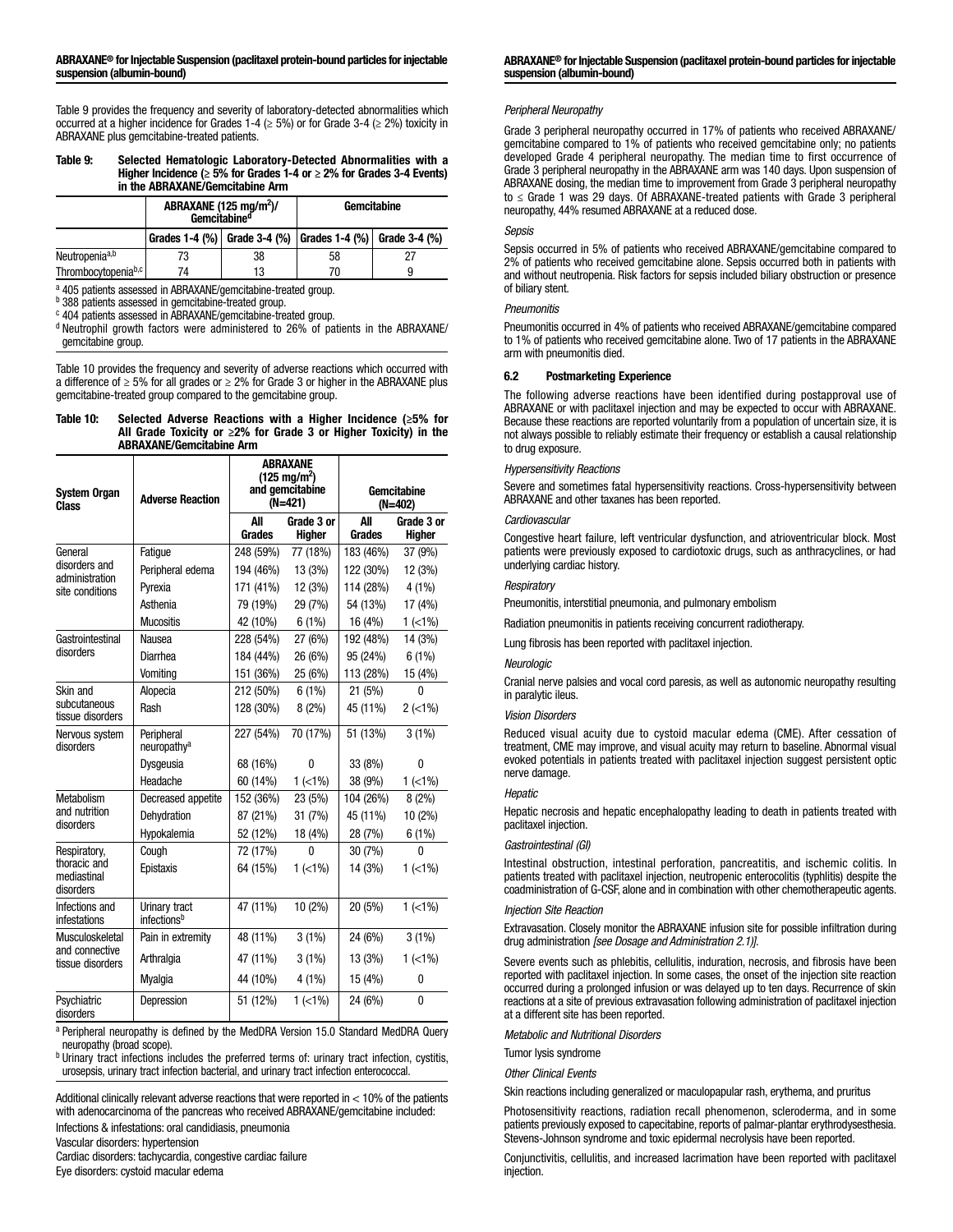## *Accidental Exposure*

Upon inhalation of paclitaxel, dyspnea, chest pain, burning eyes, sore throat, and nausea have been reported.

Following topical exposure, tingling, burning, and redness have been reported.

## 7 DRUG INTERACTIONS

The metabolism of paclitaxel is catalyzed by CYP2C8 and CYP3A4. Caution should be exercised when administering ABRAXANE concomitantly with medicines known to inhibit or induce either CYP2C8 or CYP3A4.

## 8 USE IN SPECIFIC POPULATIONS

## 8.1 Pregnancy

### Risk Summary

Based on its mechanism of action and findings in animals, ABRAXANE can cause fetal harm when administered to a pregnant woman *[see Clinical Pharmacology (12.1)]*. There are no available human data on ABRAXANE use in pregnant women to inform the drug-associated risk.

In animal reproduction studies, administration of paclitaxel formulated as albumin-bound particles to pregnant rats during the period of organogenesis resulted in embryo-fetal toxicity at doses approximately 2% of the daily maximum recommended human dose on a mg/m<sup>2</sup> basis (see Data). Advise females of reproductive potential of the potential risk to a fetus.

The background rate of major birth defects and miscarriage is unknown for the indicated population. In the U.S. general population, the estimated background risk of major birth defects and miscarriage in clinically recognized pregnancies is 2% to 4% and 15% to 20%, respectively.

## Data

*Animal Data*

In embryo-fetal development studies, intravenous administration of paclitaxel formulated as albumin-bound particles to rats during pregnancy, on gestation days 7 to 17 at doses of 6 mg/m2 (approximately 2% of the daily maximum recommended human dose on a mg/m<sup>2</sup> basis) caused embryo-fetal toxicities, as indicated by intrauterine mortality, increased resorptions (up to 5-fold), reduced numbers of litters and live fetuses, reduction in fetal body weight, and increase in fetal anomalies. Fetal anomalies included soft tissue and skeletal malformations, such as eye bulge, folded retina, microphthalmia, and dilation of brain ventricles.

## 8.2 Lactation

## Risk Summary

There are no data on the presence of paclitaxel in human milk, or its effect on the breastfed child or on milk production. In animal studies, paclitaxel and/or its metabolites were excreted into the milk of lactating rats (see Data). Because of the potential for serious adverse reactions in a breastfed child from ABRAXANE, advise lactating women not to breastfeed during treatment with ABRAXANE and for two weeks after the last dose.

## Data

*Animal Data*

Following intravenous administration of radiolabeled paclitaxel to rats on days 9 to 10 postpartum, concentrations of radioactivity in milk were higher than in plasma and declined in parallel with the plasma concentrations.

## 8.3 Females and Males of Reproductive Potential

Based on animal studies and mechanism of action, ABRAXANE can cause fetal harm when administered to a pregnant woman *[see Use in Specific Populations (8.1)].*

## Pregnancy Testing

Verify the pregnancy status of females of reproductive potential prior to starting treatment with ABRAXANE.

## **Contraception**

## *Females*

Advise females of reproductive potential to use effective contraception and avoid becoming pregnant during treatment with ABRAXANE and for at least six months after the last dose of ABRAXANE.

## *Males*

Based on findings in genetic toxicity and animal reproduction studies, advise males with female partners of reproductive potential to use effective contraception and avoid fathering a child during treatment with ABRAXANE and for at least three months after the last dose of ABRAXANE *[see Use in Specific Populations (8.1) and Nonclinical Toxicology (13.1)]*.

## Infertility

#### *Females and Males*

Based on findings in animals, ABRAXANE may impair fertility in females and males of reproductive potential *[see Nonclinical Toxicology (13.1)]*.

ABRAXANE® for Injectable Suspension (paclitaxel protein-bound particles for injectable suspension (albumin-bound)

## 8.4 Pediatric Use

Safety and effectiveness in pediatric patients have not been established. Pharmacokinetics, safety, and antitumor activity of ABRAXANE were assessed in an open-label, dose escalation, dose expansion study (NCT01962103) in 96 pediatric patients aged 1.4 to < 17 years with recurrent or refractory pediatric solid tumors. The maximum tolerated dose (MTD) normalized for body surface area (BSA) was lower in pediatric patients compared to adults. No new safety signals were observed in pediatric patients across these studies.

Paclitaxel protein-bound exposures normalized by dose were higher in 96 pediatric patients (aged  $1.4$  to  $<$  17 years) as compared to those in adults.

## 8.5 Geriatric Use

Of the 229 patients in the randomized study who received ABRAXANE for the treatment of metastatic breast cancer, 13% were at least 65 years of age and < 2% were 75 years or older. This study of ABRAXANE did not include a sufficient number of patients with metastatic breast cancer who were 65 years and older to determine whether they respond differently from younger patients.

A subsequent pooled analysis was conducted in 981 patients receiving ABRAXANE monotherapy for metastatic breast cancer, of which 15% were 65 years of age or older and 2% were 75 years of age or older. A higher incidence of epistaxis, diarrhea, dehydration, fatigue, and peripheral edema was found in patients 65 years of age or older.

Of the 514 patients in the randomized study who received ABRAXANE and carboplatin for the first-line treatment of non-small cell lung cancer, 31% were 65 years or older and 3.5% were 75 years or older. Myelosuppression, peripheral neuropathy, and arthralgia were more frequent in patients 65 years or older compared to patients younger than 65 years old. No overall difference in effectiveness, as measured by response rates, was observed between patients 65 years or older compared to patients younger than 65 years old.

Of the 431 patients in the randomized study who received ABRAXANE and gemcitabine for the first-line treatment of pancreatic adenocarcinoma, 41% were 65 years or older and 10% were 75 years or older. No overall differences in effectiveness were observed between patients who were 65 years of age or older and younger patients. Diarrhea, decreased appetite, dehydration, and epistaxis were more frequent in patients 65 years or older compared with patients younger than 65 years old. Clinical studies of ABRAXANE did not include sufficient number of patients with pancreatic cancer who were 75 years and older to determine whether they respond differently from younger patients.

## 8.6 Renal Impairment

No adjustment of the starting ABRAXANE dose is required for patients with mild to moderate renal impairment (estimated creatinine clearance 30 to <90 mL/min) *[see Clinical Pharmacology (12.3)]*. There are insufficient data to permit dosage recommendations in patients with severe renal impairment or end stage renal disease (estimated creatinine clearance <30 mL/min).

## 8.7 Hepatic Impairment

No adjustment of the starting ABRAXANE dose is required for patients with mild hepatic impairment (total bilirubin > ULN and  $\leq$  1.5 x ULN and aspartate aminotransferase [AST] ≤ 10 x ULN). Reduce ABRAXANE starting dose in patients with moderate to severe hepatic impairment *[see Dosage and Administration (2.5) and Clinical Pharmacology (12.3)]*. ABRAXANE is not recommended for use in patients with total bilirubin  $>$  5 x ULN or AST > 10 x ULN *[see Dosage and Administration (2.5), Warnings and Precautions (5.6), and Clinical Pharmacology (12.3)]*. ABRAXANE is not recommended for use in patients with metastatic adenocarcinoma of the pancreas who have moderate to severe hepatic impairment *[see Dosage and Administration (2.5)]*.

## 10 OVERDOSAGE

There is no known antidote for ABRAXANE overdosage. The primary anticipated complications of overdosage would consist of bone marrow suppression, sensory neurotoxicity, and mucositis.

## 11 DESCRIPTION

ABRAXANE for Injectable Suspension (paclitaxel protein-bound particles for injectable suspension) (albumin-bound) is paclitaxel formulated as albumin-bound nanoparticles with a mean particle size of approximately 130 nanometers. Paclitaxel exists in the particles in a non-crystalline, amorphous state. Paclitaxel is a microtubule inhibitor. The chemical name for paclitaxel is 58,20-Epoxy-1,2α,4,7β,10β,13α-hexahydroxytax-11-en-9one 4,10-diacetate 2-benzoate 13-ester with (2*R*,3*S*)-*N*-benzoyl-3-phenylisoserine. The empirical formula is  $C_{47}H_{51}NO_{14}$  and the molecular weight is 853.91. Paclitaxel has the following structural formula:

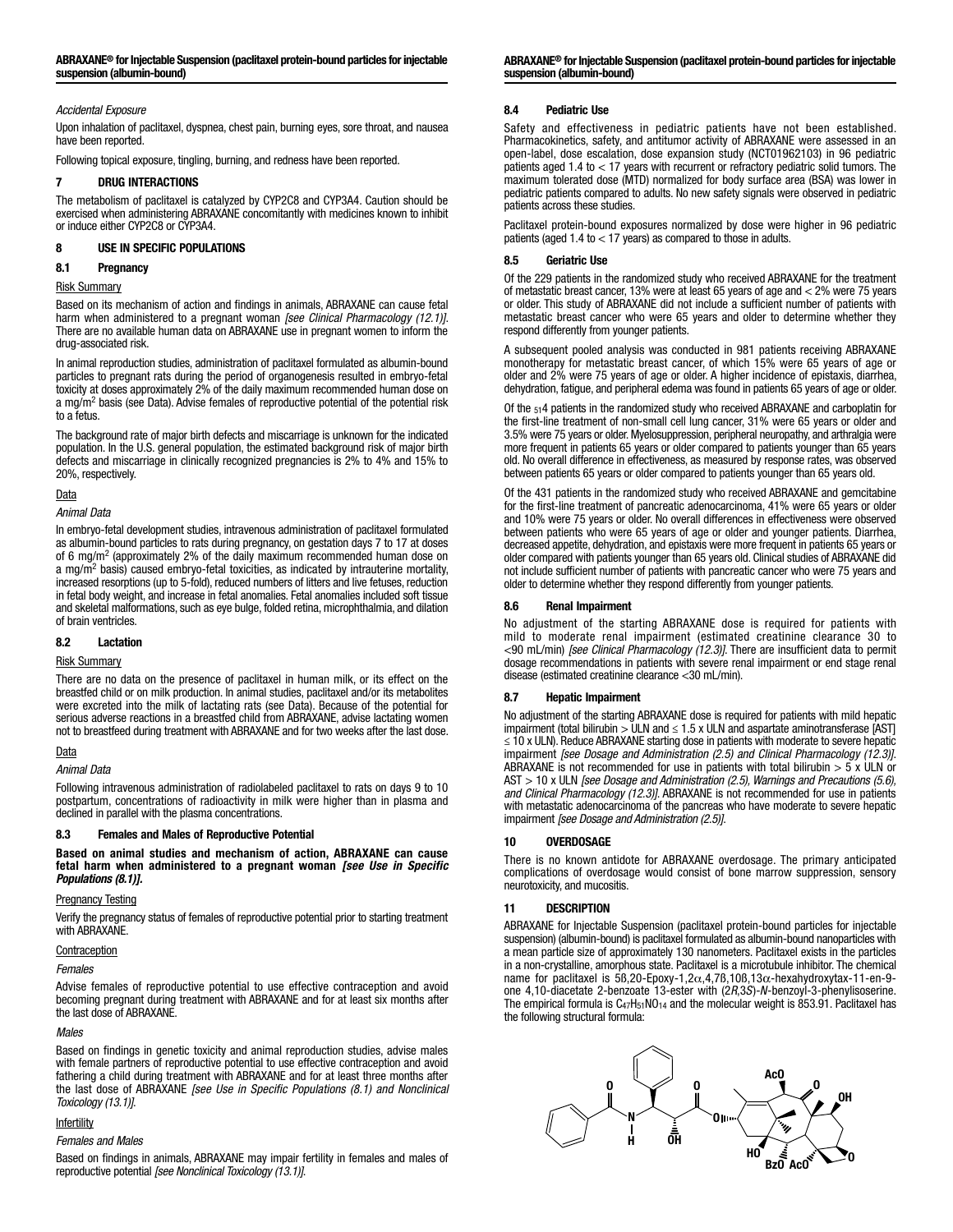Paclitaxel is a white to off-white crystalline powder. It is highly lipophilic, insoluble in water, and melts at approximately 216°C to 217°C.

ABRAXANE is supplied as a white to yellow, sterile, lyophilized powder for reconstitution with 20 mL of 0.9% Sodium Chloride Injection, USP prior to intravenous infusion. Each single-dose vial contains 100 mg of paclitaxel (bound to human albumin) and approximately 900 mg of human albumin (containing sodium caprylate and sodium acetyltryptophanate). Each milliliter (mL) of reconstituted suspension contains 5 mg paclitaxel formulated as albumin-bound particles. ABRAXANE is free of solvents.

## 12 CLINICAL PHARMACOLOGY

## 12.1 Mechanism of Action

ABRAXANE is a microtubule inhibitor that promotes the assembly of microtubules from tubulin dimers and stabilizes microtubules by preventing depolymerization. This stability results in the inhibition of the normal dynamic reorganization of the microtubule network that is essential for vital interphase and mitotic cellular functions. Paclitaxel induces abnormal arrays or "bundles" of microtubules throughout the cell cycle and multiple asters of microtubules during mitosis.

## 12.3 Pharmacokinetics

The pharmacokinetics of total paclitaxel following 30- and 180-minute infusions of ABRAXANE at dose levels of 80 to 375 mg/m<sup>2</sup> (0.31 to 1.15 times the maximum approved recommended dosage) were determined in clinical studies. Dose levels of mg/m<sup>2</sup> refer to mg of paclitaxel in ABRAXANE. Following intravenous administration of ABRAXANE to patients with solid tumors, paclitaxel plasma concentrations declined in a biphasic manner, the initial rapid decline representing distribution to the peripheral compartment and the slower second phase representing drug elimination.

Following ABRAXANE infusion, paclitaxel exhibited linear drug exposure (AUC) across clinical doses ranging from 80 to 300 mg/m<sup>2</sup> (0.31 to 1.15 times the maximum approved recommended dosage). The pharmacokinetics of paclitaxel in ABRAXANE were independent of the duration of intravenous administration.

The pharmacokinetic data of 260 mg/m<sup>2</sup> ABRAXANE administered over a 30-minute infusion was compared to the pharmacokinetics of 175 mg/m<sup>2</sup> paclitaxel injection over a 3-hour infusion. Clearance was larger (43%) and the volume of distribution was higher (53%) for ABRAXANE than for paclitaxel injection. There were no differences in terminal half-lives.

## **Distribution**

Following ABRAXANE administration to patients with solid tumors, paclitaxel is evenly distributed into blood cells and plasma and is highly bound to plasma proteins (94%). The total volume of distribution is approximately 1741 L; the large volume of distribution indicates extensive extravascular distribution and/or tissue binding of paclitaxel.

In a within-patient comparison study, the fraction of unbound paclitaxel in plasma was significantly higher with ABRAXANE (6.2%) than with solvent-based paclitaxel (2.3%). This contributes to significantly higher exposure to unbound paclitaxel with ABRAXANE compared with solvent-based paclitaxel, when the total exposure is comparable. *In vitro* studies of binding to human serum proteins, using paclitaxel concentrations ranging from 0.1 to 50 µg/mL, indicated that the presence of cimetidine, ranitidine, dexamethasone, or diphenhydramine did not affect protein binding of paclitaxel.

#### Elimination

At the clinical dose range of 80 to 300 mg/m<sup>2</sup> (0.31 to 1.15 times the maximum approved recommended dosage), the mean total clearance of paclitaxel ranges from 13 to 30 L/h/m2 and the mean terminal half-life ranges from 13 to 27 hours.

#### *Metabolism*

*In vitro* studies with human liver microsomes and tissue slices showed that paclitaxel in ABRAXANE was metabolized primarily to  $6\alpha$ -hydroxypaclitaxel by CYP2C8; and to two minor metabolites, 3′-*p*-hydroxypaclitaxel and 6α, 3′-*p*-dihydroxypaclitaxel, by CYP3A4. *In vitro*, the metabolism of paclitaxel to 6α-hydroxypaclitaxel was inhibited by a number of agents (ketoconazole, verapamil, diazepam, quinidine, dexamethasone, cyclosporin, teniposide, etoposide, and vincristine), but the concentrations used exceeded those found *in vivo* following normal therapeutic doses. Testosterone, 17α-ethinyl estradiol, retinoic acid, and quercetin, a specific inhibitor of CYP2C8, also inhibited the formation of 6α-hydroxypaclitaxel *in vitro*. The pharmacokinetics of paclitaxel may also be altered *in vivo* as a result of interactions with compounds that are substrates, inducers, or inhibitors of CYP2C8 and/or CYP3A4 *[see Drug Interactions (7)]*.

## *Excretion*

After a 30-minute infusion of 260 mg/m2 doses of ABRAXANE, the mean values for cumulative urinary recovery of unchanged drug (4%) indicated extensive non-renal clearance. Less than 1% of the total administered dose was excreted in urine as the metabolites 6α-hydroxypaclitaxel and 3′-*p*-hydroxypaclitaxel. Fecal excretion was approximately 20% of the total dose administered.

## Specific Populations

No clinically meaningful differences in the pharmacokinetics of paclitaxel in ABRAXANE were observed based on body weight (40 to 143 kg), body surface area (1.3 to 2.4 m<sup>2</sup>), sex, race (Asian vs. White), age (24 to 85 years), type of solid tumors, mild to moderate renal impairment (creatinine clearance 30 to <90 mL/min), and mild hepatic impairment (total bilirubin >1 to ≤1.5 x ULN and AST ≤10 x ULN).

#### ABRAXANE® for Injectable Suspension (paclitaxel protein-bound particles for injectable suspension (albumin-bound)

Patients with moderate (total bilirubin >1.5 to 3 x ULN and AST ≤10 x ULN) or severe (total bilirubin >3 to 5 x ULN) hepatic impairment had a 22% to 26% decrease in the maximum elimination rate of paclitaxel and approximately 20% increase in mean paclitaxel AUC compared with patients with normal hepatic function (total bilirubin ≤ULN and AST ≤ULN) *[see Dosage and Administration (2.5) and Use in Specific Populations (8.7)]*.

The effect of severe renal impairment or end stage renal disease (creatinine clearance < 30 mL/min) on the pharmacokinetics of paclitaxel in ABRAXANE is unknown.

### Drug Interaction Studies

*Carboplatin:* Administration of carboplatin immediately after the completion of the ABRAXANE infusion to patients with NSCLC did not cause clinically meaningful changes in paclitaxel exposure. The observed mean  $AUC_{inf}$  of free carboplatin was approximately 23% higher than the targeted value (6 min\*mg/mL), but its mean half-life and clearance were consistent with those reported in the absence of paclitaxel.

### 13 NONCLINICAL TOXICOLOGY

#### 13.1 Carcinogenesis, Mutagenesis, Impairment of Fertility

The carcinogenic potential of ABRAXANE has not been studied.

Paclitaxel was clastogenic *in vitro* (chromosome aberrations in human lymphocytes) and *in vivo* (micronucleus test in mice). Paclitaxel was not mutagenic in the Ames test or the CHO/HGPRT gene mutation assay.

Administration of paclitaxel formulated as albumin-bound particles to male rats at 42 mg/m<sup>2</sup> on a weekly basis (approximately 16% of the daily maximum recommended human exposure on a body surface area basis) for 11 weeks prior to mating with untreated female rats resulted in significantly reduced fertility accompanied by decreased pregnancy rates and increased loss of embryos in mated females. A dose of 42 mg/m<sup>2</sup> also reduced male reproductive organ weights, mating performance, and sperm production. Testicular atrophy/degeneration was observed in single-dose toxicology studies in animals administered paclitaxel formulated as albumin-bound particles at doses lower than the recommended human dose; doses were 54 mg/m<sup>2</sup> in rodents and 175 mg/m<sup>2</sup> in dogs. Similar testicular degeneration was seen in monkeys administered three weekly doses of 108 mg/m<sup>2</sup> paclitaxel formulated as albumin bound particles.

Administration of paclitaxel prior to and during mating produced impairment of fertility in male and female rats. Paclitaxel caused reduced fertility and reproductive indices, and increased embryo-fetal toxicity.

### 14 CLINICAL STUDIES

#### 14.1 Metastatic Breast Cancer

Data from 106 patients accrued in two single arm open label studies and from 460 patients enrolled in a randomized comparative study were available to support the use of ABRAXANE in metastatic breast cancer.

### *Single Arm Open Label Studies*

In one study, ABRAXANE was administered as a 30-minute infusion at a dose of 175 mg/ $m<sup>2</sup>$  to 43 patients with metastatic breast cancer. The second trial utilized a dose of 300 mg/m<sup>2</sup> as a 30-minute infusion in 63 patients with metastatic breast cancer. Cycles were administered at 3-week intervals. Objective responses were observed in both studies.

### *Randomized Comparative Study*

This multicenter trial was conducted in 460 patients with metastatic breast cancer. Patients were randomized to receive ABRAXANE at a dose of 260 mg/m2 given as a 30-minute infusion, or paclitaxel injection at 175 mg/m<sup>2</sup> given as a 3-hour infusion. Sixty-four percent of patients had impaired performance status (ECOG 1 or 2) at study entry; 79% had visceral metastases; and 76% had > 3 sites of metastases. Fourteen percent of the patients had not received prior chemotherapy; 27% had received chemotherapy in the adjuvant setting, 40% in the metastatic setting and 19% in both metastatic and adjuvant settings. Fifty-nine percent received study drug as second or greater than second-line therapy. Seventy-seven percent of the patients had been previously exposed to anthracyclines.

In this trial, patients in the ABRAXANE treatment arm had a statistically significantly higher reconciled target lesion response rate (the trial primary endpoint) of 21.5% (95% CI: 16.2% to 26.7%), compared to 11.1% (95% CI: 6.9% to 15.1%) for patients in the paclitaxel injection treatment arm. See Table 11. There was no statistically significant difference in overall survival between the two study arms.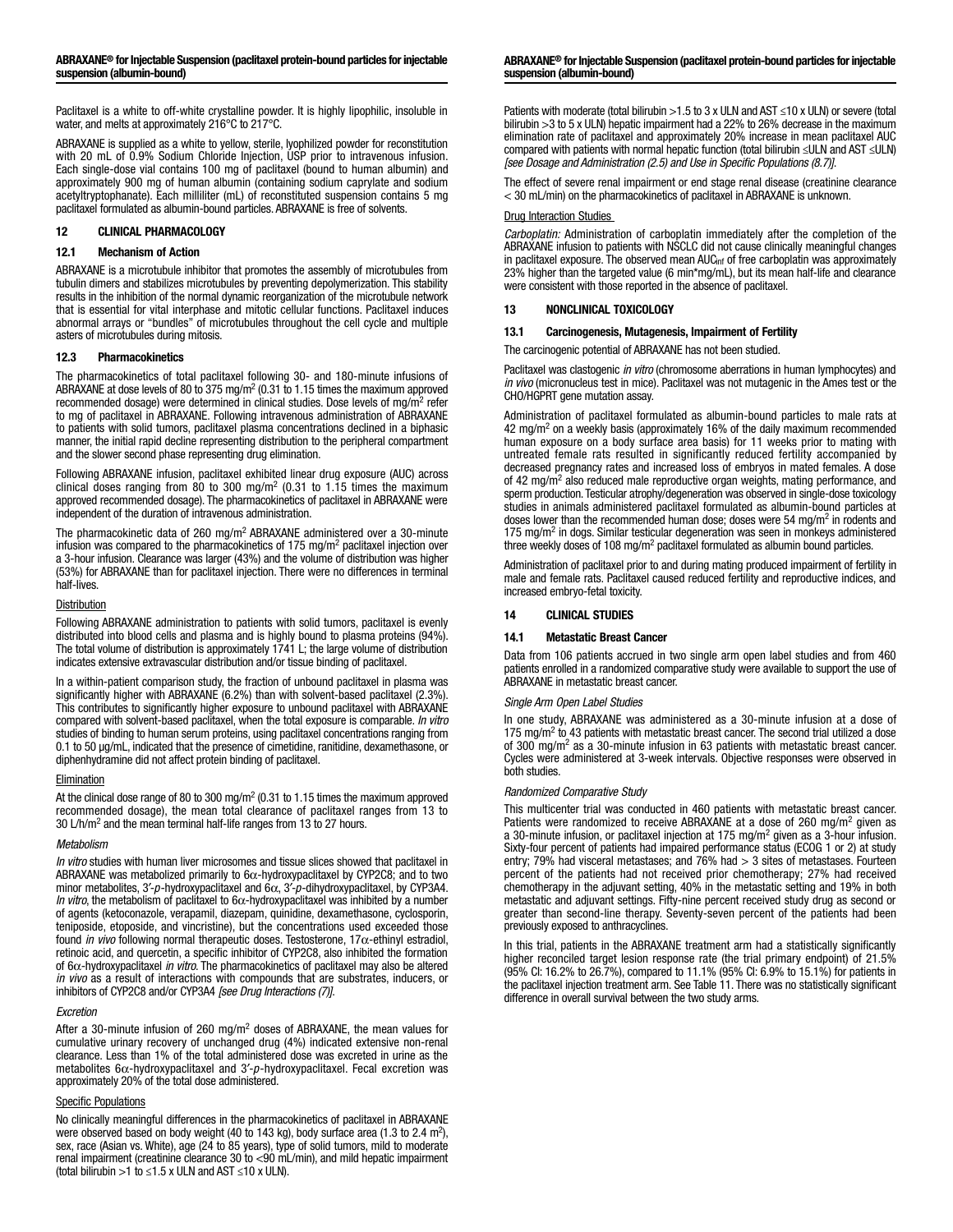| Table 11: | <b>Efficacy Results from Randomized Metastatic Breast Cancer Trial</b> |  |  |  |
|-----------|------------------------------------------------------------------------|--|--|--|
|           |                                                                        |  |  |  |

|                                                                                                                             |                                  | <b>ABRAXANE</b><br>$260 \; \text{ma/m}^2$ | <b>Paclitaxel Injection</b><br>175 mg/m <sup>2</sup> |  |  |  |  |
|-----------------------------------------------------------------------------------------------------------------------------|----------------------------------|-------------------------------------------|------------------------------------------------------|--|--|--|--|
| Reconciled Target Lesion Response Rate (primary endpoint) <sup>a</sup>                                                      |                                  |                                           |                                                      |  |  |  |  |
| All randomized patients                                                                                                     | Response Rate<br>[95% CI]        | 50/233 (21.5%)<br>$[16.19\% - 26.73\%]$   | 25/227 (11.1%)<br>$[6.94\% - 15.09\%]$               |  |  |  |  |
|                                                                                                                             | p-value <sup>b</sup>             | 0.003                                     |                                                      |  |  |  |  |
| Patients who had failed<br>combination chemotherapy<br>or relapsed within 6 months<br>of adjuvant chemotherapy <sup>c</sup> | <b>Response Rate</b><br>[95% CI] | 20/129 (15.5%)<br>$[9.26\% - 21.75\%]$    | 12/143 (8.4%)<br>$[3.85\% - 12.94\%]$                |  |  |  |  |

a Reconciled Target Lesion Response Rate (TLRR) was the prospectively defined protocol specific endpoint, based on independent radiologic assessment of tumor responses reconciled with investigator responses (which also included clinical information) for the first 6 cycles of therapy. The reconciled TLRR was lower than the investigator Reported Response Rates, which are based on all cycles of therapy.

<sup>b</sup> From Cochran-Mantel-Haenszel test stratified by 1st line vs. > 1st line therapy.

<sup>c</sup> Prior therapy included an anthracycline unless clinically contraindicated.

### 14.2 Non-Small Cell Lung Cancer

A multicenter, randomized, open-label study was conducted in 1052 chemotherapy naive patients with Stage IIIb/IV non-small cell lung cancer to compare ABRAXANE in combination with carboplatin to paclitaxel injection in combination with carboplatin as first-line treatment in patients with advanced non-small cell lung cancer. ABRAXANE was administered as an intravenous infusion over 30 minutes at a dose of 100 mg/m<sup>2</sup> on Days 1, 8, and 15 of each 21-day cycle. Paclitaxel injection was administered as an intravenous infusion over 3 hours at a dose of 200 mg/m<sup>2</sup>, following premedication. In both treatment arms carboplatin at a dose of AUC = 6 mg•min/mL was administered intravenously on Day 1 of each 21-day cycle after completion of ABRAXANE/paclitaxel infusion. Treatment was administered until disease progression or development of an unacceptable toxicity. The major efficacy outcome measure was overall response rate as determined by a central independent review committee using RECIST guidelines (Version 1.0).

In the intent-to-treat (all-randomized) population, the median age was 60 years, 75% were men, 81% were White, 49% had adenocarcinoma, 43% had squamous cell lung cancer, 76% were ECOG PS 1, and 73% were current or former smokers. Patients received a median of 6 cycles of treatment in both study arms.

Patients in the ABRAXANE/carboplatin arm had a statistically significantly higher overall response rate compared to patients in the paclitaxel injection/carboplatin arm [(33% versus 25%) see Table 12]. There was no statistically significant difference in overall survival between the two study arms.

#### Table 12: Efficacy Results from Randomized Non-Small Cell Lung Cancer Trial (Intent-to-Treat Population)

|                                                          | ABRAXANE<br>$(100 \text{ mg/m}^2 \text{ weekly})$<br>+ carboplatin<br>(N=521) | <b>Paclitaxel Injection</b><br>(200 ma/m <sup>2</sup> every<br>3 weeks)<br>+ carboplatin<br>(N=531) |  |
|----------------------------------------------------------|-------------------------------------------------------------------------------|-----------------------------------------------------------------------------------------------------|--|
| <b>Overall Response Rate (ORR)</b>                       |                                                                               |                                                                                                     |  |
| Confirmed complete or partial overall<br>response, n (%) | 170 (33%)                                                                     | 132 (25%)                                                                                           |  |
| 95% CI                                                   | 28.6, 36.7                                                                    | 21.2, 28.5                                                                                          |  |
| P-value (Chi-Square test)                                | 0.005                                                                         |                                                                                                     |  |
|                                                          |                                                                               |                                                                                                     |  |
| Median DoR in months (95% CI)                            | 6.9(5.6, 8.0)                                                                 | 6.0(5.6, 7.1)                                                                                       |  |
| <b>Overall Response Rate by Histology</b>                |                                                                               |                                                                                                     |  |
| Carcinoma/Adenocarcinoma                                 | 66/254 (26%)                                                                  | 71/264 (27%)                                                                                        |  |
| Squamous Cell Carcinoma                                  | 94/229 (41%)                                                                  | 54/221 (24%)                                                                                        |  |
| Large Cell Carcinoma                                     | 3/9 (33%)                                                                     | 2/13(15%)                                                                                           |  |
| <b>Other</b>                                             | 7/29 (24%)                                                                    | 5/33(15%)                                                                                           |  |

 $Cl =$  confidence interval; DoR= Duration of response.

### 14.3 Adenocarcinoma of the Pancreas

A multicenter, multinational, randomized, open-label study was conducted in 861 patients comparing ABRAXANE plus gemcitabine versus gemcitabine monotherapy as first-line treatment of metastatic adenocarcinoma of the pancreas. Key eligibility criteria were Karnofsky Performance Status (KPS) ≥70, normal bilirubin level, transaminase levels  $\leq$  2.5 times the upper limit of normal (ULN) or  $\leq$  5 times the ULN for patients with liver metastasis, no prior cytotoxic chemotherapy in the adjuvant setting or for metastatic disease, no ongoing active infection requiring systemic therapy, and no history of interstitial lung disease. Patients with rapid decline in KPS (≥10%) or serum albumin (≥20%) during the 14 day screening period prior to study randomization were ineligible.

A total of 861 patients were randomized (1:1) to the ABRAXANE/gemcitabine arm ( $N=431$ ) or to the gemcitabine arm (N=430).

Randomization was stratified by geographic region (Australia, Western Europe, Eastern Europe, or North America), KPS (70 to 80 versus 90 to 100), and presence of liver metastasis (yes versus no). Patients randomized to ABRAXANE/gemcitabine received ABRAXANE  $125 \text{ mg/m}^2$  as an intravenous infusion over 30-40 minutes followed by gemcitabine 1000 mg/m<sup>2</sup> as an intravenous infusion over 30-40 minutes on Days 1, 8, and 15 of each 28-day cycle. Patients randomized to gemcitabine received 1000 mg/m<sup>2</sup> as an intravenous infusion over 30-40 minutes weekly for 7 weeks followed by a 1-week rest period in Cycle 1 then as 1000 mg/m<sup>2</sup> on Days 1, 8, and 15 of each subsequent 28-day cycle. Patients in both arms received treatment until disease progression or unacceptable toxicity. The major efficacy outcome measure was overall survival (OS). Additional outcome measures were progression-free survival (PFS) and overall response rate (ORR), both assessed by independent, central, blinded radiological review using RECIST (version 1.0).

In the intent-to-treat (all randomized) population, the median age was 63 years (range 27-88 years) with  $42\% \ge 65$  years of age; 58% were men; 93% were White and KPS was 90-100 in 60%. Disease characteristics included 46% of patients with 3 or more metastatic sites; 84% of patients had liver metastasis; and the location of the primary pancreatic lesion was in the head of pancreas (43%), body (31%), or tail (25%).

Results for overall survival, progression-free survival, and overall response rate are shown in Table 13.

Table 13: Efficacy Results from Randomized Study in Patients with Adenocarcinoma of the Pancreas (ITT Population)

|                                                          | <b>ABRAXANE</b><br>$(125 \text{ mg/m}^2)$<br>and gemcitabine<br>$(N = 431)$ | Gemcitabine<br>$(N = 430)$ |  |
|----------------------------------------------------------|-----------------------------------------------------------------------------|----------------------------|--|
| <b>Overall Survival</b>                                  |                                                                             |                            |  |
| Number of deaths, n (%)                                  | 333 (77)                                                                    | 359 (83)                   |  |
| Median Overall Survival (months)                         | 8.5                                                                         | 6.7                        |  |
| 95% CI                                                   | 7.9, 9.5                                                                    | 6.0, 7.2                   |  |
| HR (95% CI) <sup>a</sup>                                 | $0.72$ (0.62, 0.83)                                                         |                            |  |
| P-value <sup>b</sup>                                     | < 0.0001                                                                    |                            |  |
| <b>Progression-free Survival<sup>c</sup></b>             |                                                                             |                            |  |
| Death or progression, n (%)                              | 277 (64)                                                                    | 265 (62)                   |  |
| Median Progression-free Survival (months)                | 5.5                                                                         | 3.7                        |  |
| 95% CI                                                   | 4.5, 5.9                                                                    | 3.6, 4.0                   |  |
| HR (95% CI) <sup>a</sup>                                 | $0.69$ $(0.58, 0.82)$                                                       |                            |  |
| P-value <sup>b</sup>                                     | < 0.0001                                                                    |                            |  |
| Overall Response Rate <sup>c</sup>                       |                                                                             |                            |  |
| Confirmed complete or partial overall<br>response, n (%) | 99 (23)                                                                     | 31 (7)                     |  |
| 95% CI                                                   | 19.1, 27.2                                                                  | 5.0, 10.1                  |  |
| P-value <sup>d</sup>                                     | < 0.0001                                                                    |                            |  |
|                                                          |                                                                             |                            |  |

 $Cl =$  confidence interval,  $HR =$  hazard ratio of ABRAXANE plus gemcitabine / gemcitabine,  $IT =$  intent-to-treat population.

a Stratified Cox proportional hazard model.

**b Stratified log-rank test stratified by geographic region (North America versus Others),** Karnofsky performance score (70 to 80 versus 90 to 100), and presence of liver metastasis (yes versus no).

<sup>c</sup> Based on Independent Radiological Reviewer Assessment.

<sup>d</sup> Chi-square test.

In exploratory analyses conducted in clinically relevant subgroups with a sufficient number of subjects, the treatment effects on overall survival were similar to that observed in the overall study population.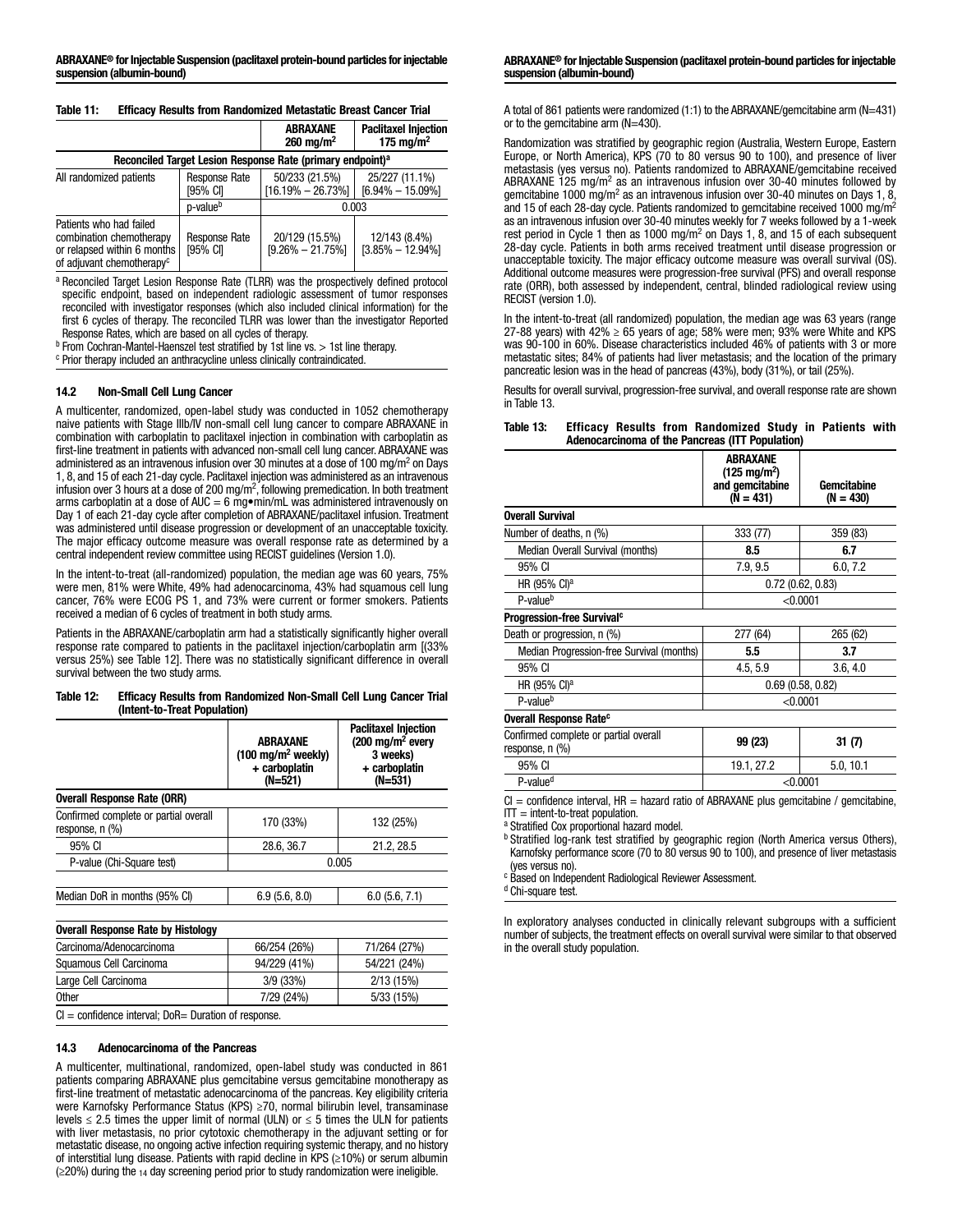### Figure 1: Kaplan-Meier Curve of Overall Survival (Intent-to-Treat Population)



Time (months)

## 15 REFERENCES

1. OSHA Hazardous Drugs. OSHA http://www.osha.gov/SLTC/hazardousdrugs/index.html

## 16 HOW SUPPLIED/STORAGE AND HANDLING

ABRAXANE for Injectable Suspension (paclitaxel protein-bound particles for injectable suspension) (albumin-bound) is a white to yellow, sterile lyophilized powder supplied as:

Store the vials in original cartons at 20ºC to 25ºC (68ºF to 77ºF). Retain in the original package to protect from bright light.

Abraxane is a cytotoxic drug. Follow applicable special handling and disposal procedures.<sup>1</sup>

#### 17 PATIENT COUNSELING INFORMATION

*Advise the patient to read the approved patient labeling (Patient Information).*

### Severe Myelosuppression

• Patients must be informed of the risk of low blood cell counts and severe and lifethreatening infections and instructed to contact their healthcare provider immediately for fever or evidence of infection *[see Warnings and Precautions (5.1), (5.3)]*.

#### **Severe Neuropathy**

• Patients must be informed that sensory neuropathy occurs frequently with ABRAXANE and patients should advise their healthcare providers of numbness, tingling, pain, or weakness involving the extremities *[see Warnings and Precautions (5.2)]*.

#### **Pneumonitis**

• Instruct patients to contact their healthcare provider immediately for sudden onset of dry persistent cough, or shortness of breath *[see Warnings and Precautions (5.4)]*.

#### Severe Hypersensitivity

• Instruct patients to contact their healthcare provider for signs of an allergic reaction, which could be severe and sometimes fatal *[see Warnings and Precautions (5.5)]*.

#### Common Adverse Reactions

• Explain to patients that alopecia, fatigue/asthenia, and myalgia/arthralgia occur frequently with ABRAXANE.

• Instruct patients to contact their healthcare providers for persistent vomiting, diarrhea, or signs of dehydration *[see Adverse Reactions (6)]*.

#### Embryo-Fetal Toxicity

- ABRAXANE injection can cause fetal harm. Advise patients to avoid becoming pregnant while receiving this drug. Females of reproductive potential should use effective contraception during treatment with ABRAXANE and for at least six months after the last dose of ABRAXANE *[see Warnings and Precautions (5.8) and Use in Specific Populations (8.1, 8.3)]*.
- Advise male patients with female partners of reproductive potential to use effective contraception and avoid fathering a child during treatment with ABRAXANE and for at least three months after the last dose of ABRAXANE *[see Use in Specific Populations (8.3)]*.

#### **Lactation**

• Advise patients not to breastfeed while taking ABRAXANE and for two weeks after receiving the last dose *[see Use in Specific Populations (8.2)]*.

#### **Infertility**

• Advise males and females of reproductive potential that ABRAXANE may impair fertility *[see Use in Specific Populations (8.3)]*.

Manufactured for: Celgene Corporation Summit, NJ 07901

ABRAXANE® is a registered trademark of Abraxis BioScience, LLC. © 2005-2020 Abraxis BioScience, LLC. All Rights Reserved. Abraxis BioScience, LLC is a wholly owned subsidiary of Celgene Corporation.

U.S. Patent Numbers: www.celgene.com/therapies ABRPI.012/PPI.012

NDC : 68817-134-50 100 mg of paclitaxel in a single-dose vial, individually packaged in a carton.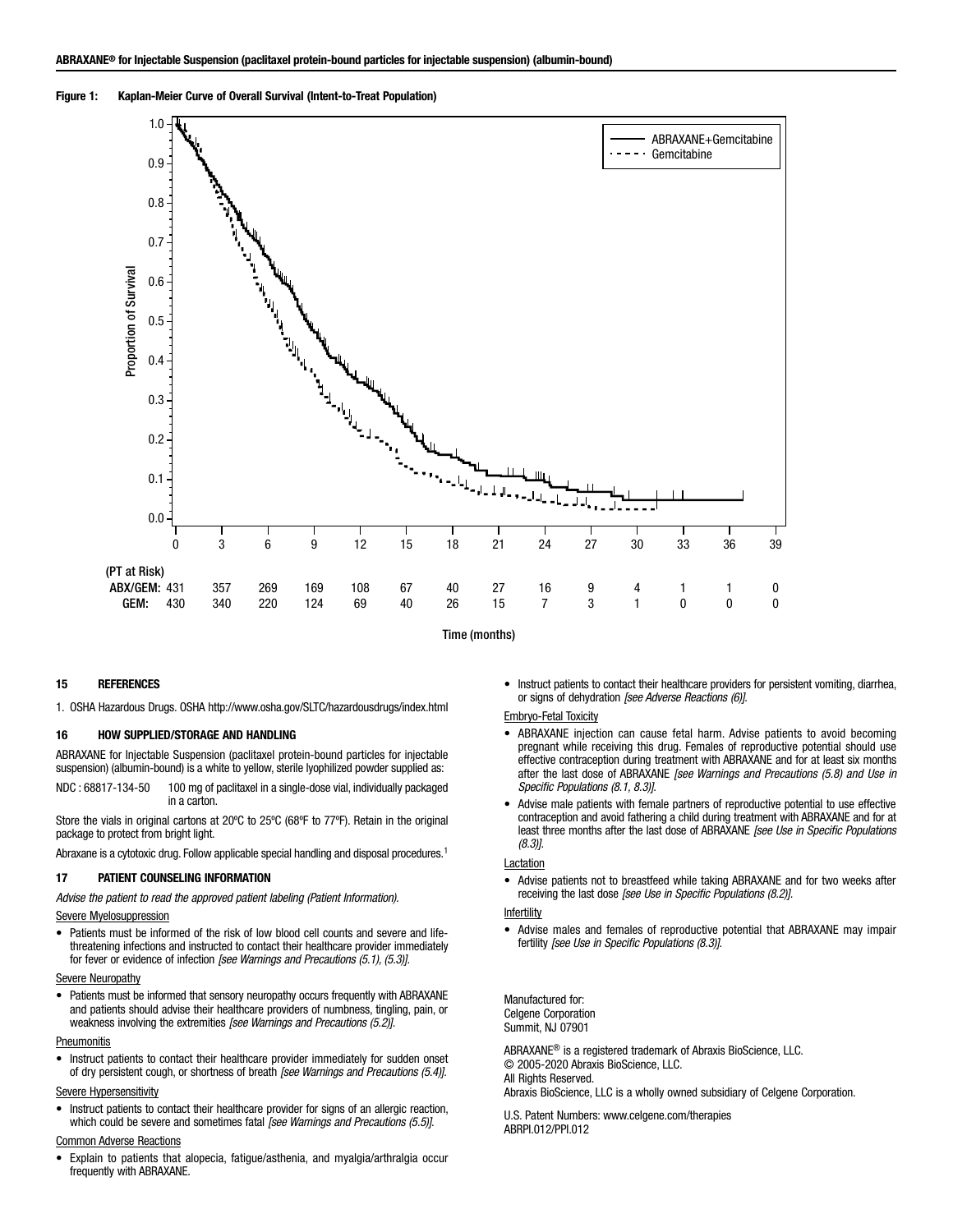# **Patient Information ABRAXANE® (ah-BRAKS-ane) (paclitaxel protein-bound particles for injectable suspension) (albumin-bound)**

# **What is ABRAXANE?**

ABRAXANE is a prescription medicine used to treat:

- advanced breast cancer in people who have already received certain other medicines for their cancer.
- advanced non-small cell lung cancer (NSCLC), in combination with carboplatin in people who cannot be treated with surgery or radiation.
- advanced pancreatic cancer, when used in combination with gemcitabine as the first medicine for advanced pancreatic cancer.

It is not known if ABRAXANE is safe or effective in children.

# **Do not receive ABRAXANE if:**

- your white blood cell count is below  $1,500$  cells/mm<sup>3</sup>.
- you have had a severe allergic reaction to ABRAXANE.

# **Before you receive ABRAXANE, tell your healthcare provider about all of your medical conditions, including if you:**

- have liver or kidney problems.
- had a prior allergic reaction to a taxane.
- are pregnant or plan to become pregnant. ABRAXANE can harm your unborn baby. **Females who are able to become pregnant:**
	- Your healthcare provider will check to see if you are pregnant before you start treatment with ABRAXANE.
	- You should not become pregnant during your treatment and for at least six months after the last dose of ABRAXANE.
	- You should use effective birth control (contraception) during your treatment and for at least six months after the last dose of ABRAXANE. Talk to your healthcare provider about birth control methods you can use during this time.

# **Males with a female sexual partner who can become pregnant:**

- ABRAXANE can harm the unborn baby of your partner.
- You should not father a child during your treatment and for at least three months after the last dose of ABRAXANE.
- You should use effective birth control (contraception) during your treatment and for at least three months after the last dose of ABRAXANE.
- are breastfeeding or plan to breastfeed. Do not breastfeed during your treatment and for two weeks after the last dose of ABRAXANE.

**Tell your healthcare provider about all the medicines you take,** including prescription and over-the-counter medicines, vitamins, and herbal supplements.

Know the medicines you take. Keep a list to show your healthcare provider and pharmacist when you get a new medicine.

# **How will I receive ABRAXANE?**

- Your healthcare provider will prescribe ABRAXANE in an amount that is right for you.
- Your healthcare provider may give you certain medicines to help prevent allergic reactions if you have had an allergic reaction to ABRAXANE in the past.
- ABRAXANE will be given to you by intravenous (IV) infusion into your vein.
- Your healthcare provider should do blood tests regularly during treatment with ABRAXANE.
- Your healthcare provider may stop your treatment, delay your treatment, or change your dose of ABRAXANE if you have certain side effects.

# **What are the possible side effects of ABRAXANE?**

# **ABRAXANE may cause serious side effects, including:**

- **severe decreased blood cell counts.** ABRAXANE can cause a severe decrease in neutrophils, a type of white blood cell which helps fight infections, and blood cells called platelets which help to clot blood. Your healthcare provider will check your blood cell count during your treatment with ABRAXANE.
- **severe nerve problems (neuropathy).** Tell your healthcare provider if you have numbness, tingling, pain, or weakness in your hands or feet.
- **severe infection (sepsis).** If you receive ABRAXANE in combination with gemcitabine, infections can be severe and lead to death. Tell your healthcare provider right away if you have a fever (temperature greater than 100.4° F) or develop signs of infection.